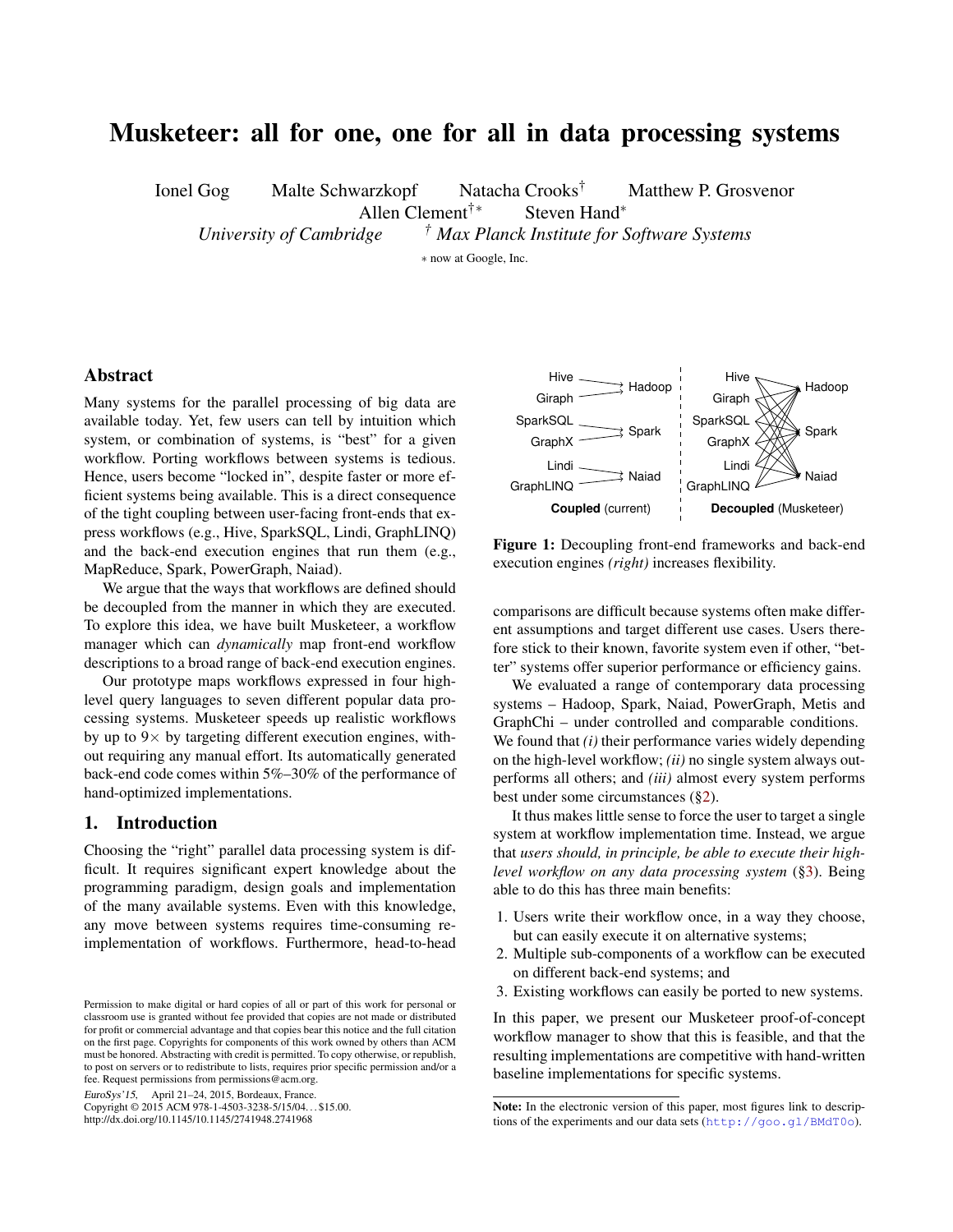To decouple workflows from their execution, we rely on the fact that users prefer to express their workflows using high-level *frameworks*, which abstract the low-level details of *distributed execution engines* (Figure [1\)](#page-0-0). For example, the Hive [\[40\]](#page-15-0) and Pig [\[35\]](#page-15-1) frameworks present users with a SQL-like querying interface over the Hadoop MapReduce execution engine; SparkSQL and GraphX [\[15\]](#page-14-0) offer SQL primitives and vertex-centric interfaces over Spark [\[43\]](#page-15-2); and Lindi and GraphLINQ [\[31\]](#page-14-1) offer the same over Naiad [\[34\]](#page-15-3).

Musketeer breaks the tight coupling between frameworks and execution engines ([§3\)](#page-3-0). It achieves this by *(i)* mapping workflow specifications for front-end frameworks to a common intermediate representation; *(ii)* determining a good decomposition of the workflow into jobs; and *(iii)* autogenerating efficient code for the chosen back-end systems.

Musketeer currently supports four front-end frameworks (Hive, Lindi, a custom SQL-like DSL with iteration, and a graph-oriented "Gather-Apply-Scatter" DSL). It can map workflows to seven back-end execution systems: Hadoop, Spark, Naiad, PowerGraph, GraphChi, Metis and simple, serial C code. Users can explicitly target back-end execution engines, or leave it to Musketeer to automatically choose a good mapping using a simple heuristic ([§5\)](#page-6-0).

In a range of experiments with real-world workflows, Musketeer offers compelling advantages ([§6\)](#page-8-0):

- 1. Better system mapping: Musketeer enables existing workflows implemented for Hive on Hadoop MapReduce to be executed on alternative systems, and achieves a  $2\times$  speedup on a TPC-H query workflow as a result.
- 2. Optimization of executed code: by choosing the most suitable Naiad execution primitive independent of the front-end used to implement the workflow, Musketeer speeds up a TPC-H query workflow by up to  $9 \times$ .
- 3. Intelligent system combination: Musketeer can combine different execution engines within a workflow, and doing so outperforms fixed, single system mappings for a cross-community PageRank workflow.
- 4. Competitive generated code: Musketeer's generated code has no more than a 5–30% overhead over handoptimized baseline implementations.
- 5. Good automatic system choice: an automated heuristic for choosing back-ends in Musketeer derives reasonably good mappings without manual user action.

These results and our experience of using Musketeer in practice ([§7\)](#page-12-0) indicate that decoupling front-end and back-end systems can bring real benefits. Nonetheless, we believe our work represents only the first step in a promising direction. In Section [8,](#page-12-1) we describe current limitations of our system, and suggest some concrete future work before discussing related research ([§9\)](#page-13-0) and concluding ([§10\)](#page-13-1).

<span id="page-1-2"></span>

Figure 2: Different systems perform best for simple queries. Lower is better; error bars show min/max of three runs.

## <span id="page-1-0"></span>2. Motivation

There are many diverse "big data" processing systems and more keep appearing.[2](#page-1-1) This makes it difficult to determine which system is best for a given workflow, data set and cluster setup. We illustrate this using a set of simple benchmarks. In all cases, we run over a shared HDFS installation that stores input and output data, and we either implement jobs directly against a particular execution engine, or use a front-end framework with its corresponding native back-end. We measure the *makespan* – i.e., the entire time to execute a workflow, including the computation itself and any data loading, pre-processing and output materialization required.

We find that no single system systematically outperforms all others. Roughly speaking, system performance depends on: (*i*) the size of the input data, as single machine frameworks outperform distributed frameworks for small inputs; (*ii*) the structure of the data, since skew and selectivity impact I/O performance and work distribution; (*iii*) engineering decisions, with e.g., the cost of loading inputs varying significantly across systems; and (*iv*) the computation type, since specialized systems often operate more efficiently.

## <span id="page-1-3"></span>2.1 Query processing micro-benchmarks

Query-based data analytics workflows often consist of relational operators. In the following, we consider the behavior of two operators in an isolated micro-benchmark. Here we use a local cluster of seven nodes as an example of a smallscale data analytics deployment. Later experiments show that our results generalize to more complex workflows and to larger clusters.

*Input size.* We first look at a simple string processing workload in which we extract one column from a spaceseparated, two column ASCII input. This corresponds to a PROJECT query in SQL terms, but is also reminiscent of a common pattern in log analysis batch jobs: lines are read from storage, split into tokens, and a few are written back. We consider input sizes ranging from 128MB up to

<span id="page-1-1"></span><sup>2</sup> For a brief summary of systems' properties, see Table [3.](#page-13-2)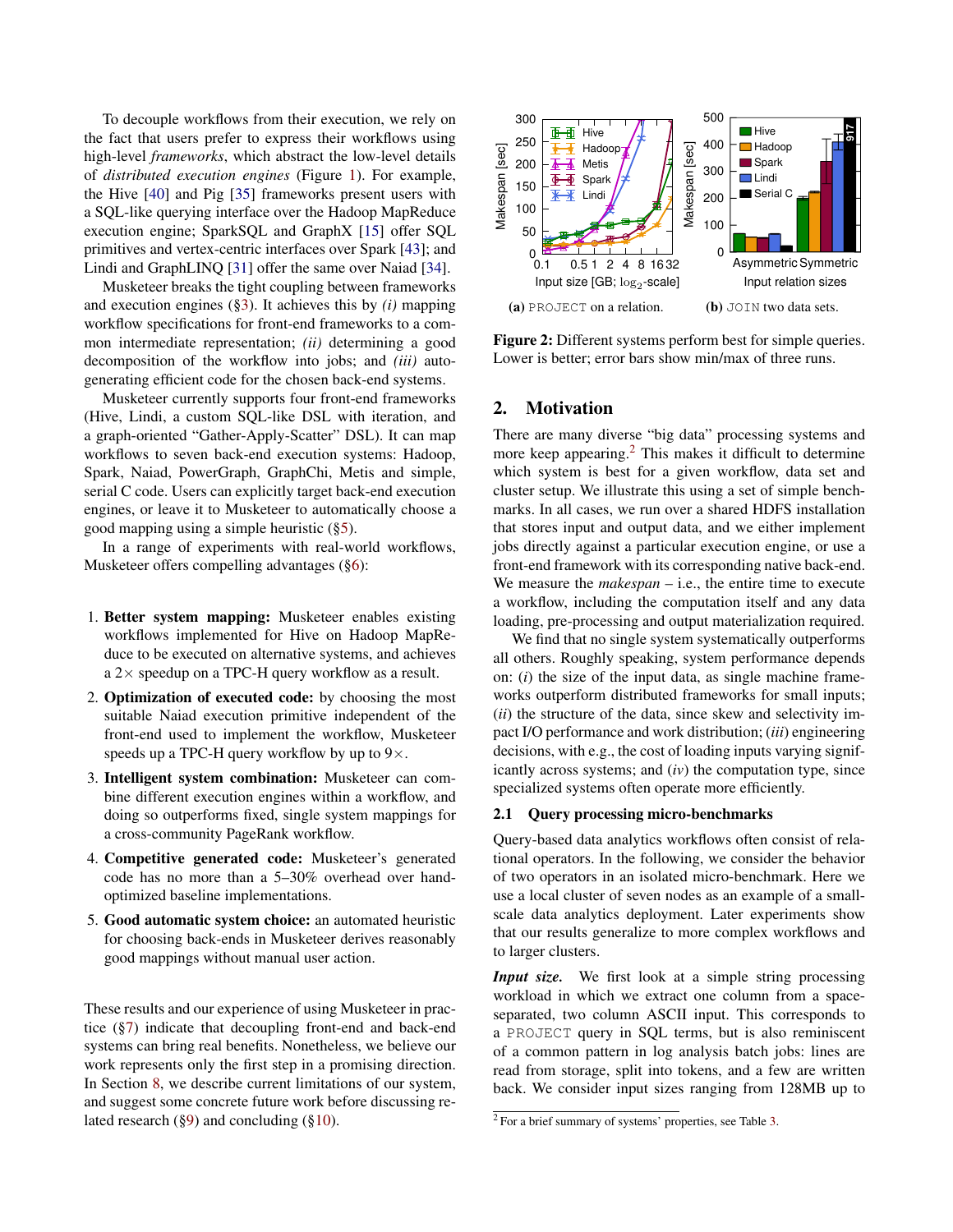<span id="page-2-1"></span>

Figure 3: Varying makespan for PageRank on social network graphs; lower is better; error bars:  $\pm \sigma$  of 10 runs.

32GB. Figure [2a](#page-1-2) compares the makespan of this workflow on five different systems. Two of these are programmerfriendly SQL-like front-ends (Hive, Lindi), while the others require the user to program against a lower-level API (Hadoop, Metis and Spark). For small inputs  $(< 0.5GB$ ), the Metis single-machine MapReduce system performs best.<sup>[3](#page-2-0)</sup> This matters, as small inputs are common in practice: 40– 80% of Cloudera customers' MapReduce jobs and 70% of jobs in a Facebook trace have  $\leq 1GB$  of input [\[8\]](#page-14-2).

*I/O efficiency.* Once the data size grows, Hive, Spark and Hadoop all surpass the single-machine Metis, not least since they can stream data from and to HDFS in parallel. However, since there is no data re-use in this workflow, Spark performs worse than Hadoop: it loads all data into a distributed inmemory RDD [\[43\]](#page-15-2) before performing the projection. The Lindi front-end implementation for Naiad performs surprisingly poorly; we tracked this down to an implementation decision in the Naiad back-end, which uses only a single input reader thread per machine, rather than having multi-threaded parallel reads. Since the PROJECT benchmark is primarily limited by I/O bandwidth, this decision proves detrimental.

*Data structure.* Second, we consider a JOIN workflow. This is highly dependent on the structure of the input data: it may generate less, more, or an equal amount of output compared to its input. We therefore measure two different cases: (*i*) an input-skewed, *asymmetric* join of the 4.8M vertices of a social network graph (LiveJournal) and its 69M edges, and (*ii*) a *symmetric* join of two uniformly randomly generated 39M row data sets. Figure [2b](#page-1-2) shows the makespan of different systems (plus a simple implementation in serial C code) for this workflow. The unchallenging asymmetric join (producing 1.28M rows/1.9GB) works best when executed in single-threaded C code on a single machine, as the computation is too small to amortize the overheads of distributed solutions. The far larger symmetric join (1.5B rows/29GB), however, works best on Hadoop. Other systems suffer from inefficient I/O (e.g., Lindi using a single-threaded writer),

<span id="page-2-0"></span> $3$ The bottleneck here is not the computation, but reading the data from HDFS. With the data already local, Metis performs best up to 2 GB.

or have overhead due to constructing in-memory state and scheduling tasks sub-optimally (Spark).

## 2.2 Iterative graph processing

Many common workflows involve iterative computations on graphs (e.g., social networks). In the following, we compare different systems running PageRank on such graphs. We also vary the size of the EC2 cluster (m1.xlarge instances) in order to determine systems' efficiency at different scales.

*Performance.* Several specialized graph processing systems based on a vertex-centric or gather-and-scatter (GAS) approach have been built. These computation paradigms are limited, but can deliver significantly better performance for graph workloads. In Figure [3,](#page-2-1) we show the makespan of a five-iteration PageRank workflow on the small Orkut and the large Twitter graph. It is evident that graph-oriented paradigms have significant advantages for this computation: a GraphLINQ implementation running on Naiad outper-forms all other systems.<sup>[4](#page-2-2)</sup> PowerGraph also performs very well, since its vertex-centric sharding reduces the communication overhead that dominates PageRank.

*Resource efficiency.* However, the fastest system is not always the most *efficient*. While PageRank in GraphLINQ using 100 Naiad nodes has the lowest runtime in Figure [3b,](#page-2-1) PowerGraph performs better than GraphLINQ when using only 16 nodes (due to its improved sharding). $5$  Moreover, when the graph is small (e.g., in Figure [3a\)](#page-2-1), GraphChi performs only 50% worse than Spark on 100 nodes, and only slightly worse than PowerGraph on 16 nodes, despite using only one machine.

#### 2.3 Summary

Our experiments show that the "best" system for a given workflow varies considerably. The right choice – i.e., the fastest or most efficient system – depends on the workflow, the input data size and the scale of parallelism available.

<span id="page-2-2"></span><sup>&</sup>lt;sup>4</sup>Only the GraphLINQ front-end for Naiad is shown here; Lindi is not optimized for graph computations and performs poorly.

<span id="page-2-3"></span><sup>5</sup> Running PowerGraph on 32 or 64 nodes showed no benefit over 16 nodes.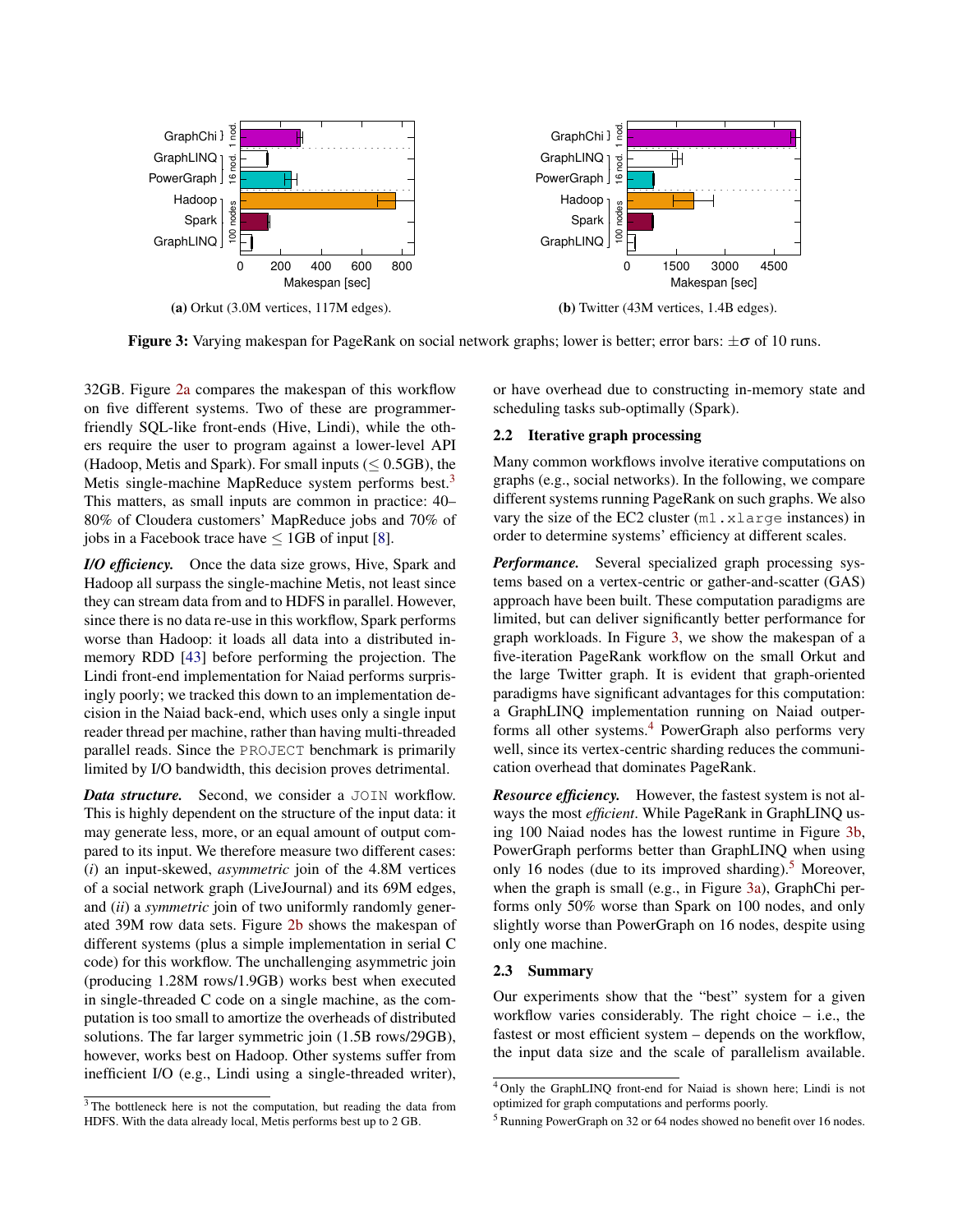This information may not be available at workflow implementation time, which motivates our approach of *decoupling* workflow expression from the execution engine used.

## <span id="page-3-0"></span>3. All for one, one for all data processing

We believe that a decoupled data processing architecture (Figure [4\)](#page-3-1) gives users additional flexibility. In this approach, we break the execution of a data processing workflow into three layers. First, a user specifies her workflow using a *front-end framework*. Next, this workflow specification is translated into an *intermediate representation*. Third, jobs are generated from this representation and executed on one or more *back-end execution engines*.

<span id="page-3-1"></span>

Figure 4: To decouple processing, we translate front-end workflow descriptions to a common intermediate representation from which we generate jobs for back-end execution engines. Our Musketeer prototype supports systems in bold.

We give an overview of the three layers below; [§4](#page-3-2) will describe their realization in our Musketeer prototype.

*Front-ends.* User-facing high-level abstractions for workflow expression ("frameworks") act as front-ends to the system. Many such frameworks exist: SQL-like querying languages and vertex-centric graph abstractions are especially popular. We assume that users write their workflows for such frameworks. The front-end workflow specifications must then be *translated* to a common form; we do this by either parsing the user input directly, or by building an APIcompatible shim for the front-end.

*Intermediate representation.* Ideally, all available frontend frameworks and back-end execution engines would agree on a single common intermediate representation (IR). The IR must simultaneously (*i*) be sufficiently expressive to support a broad range of workflows, and (*ii*) maintain enough information to optimize back-end job code to a level competitive with a competent hand-coded implementation.

Our intermediate representation is a dynamic directed acyclic graph (DAG) of data-flow operators, with edges corresponding to input-output dependencies. This abstraction is general: it supports specific operator types (cf. Dryad's vertices [\[19\]](#page-14-3)) and general user-defined functions (UDFs); it can handle iteration by successive expansion of the DAG (as in

CIEL [\[32\]](#page-14-4) and Pydron [\[30\]](#page-14-5)); and it can be extended with new operators in order to enable end-to-end optimizations.

We can also perform query optimizations on the dataflow DAG (e.g., to reduce intermediate data volume where possible), as is already commonly done between front-end and back-end in other systems [\[21,](#page-14-6) [41\]](#page-15-4).

*Back-ends.* Finally, the system must generate code for specific distributed data processing systems ("execution engines") at the back-end. A naïve approach would simply generate a job for each operator, but this fails to exploit opportunities for optimization within the execution engines (e.g., sharing data scans). Instead, we typically want to run as few independent jobs as possible.

However, some execution engines have limited expressivity and therefore require the data-flow DAG to be partitioned into multiple jobs. Many valid partitioning options exist, depending on the workflow and the execution engines available. In [§5,](#page-6-0) we show that exploring this space is an instance of an NP-hard problem (*k*-way graph partitioning), and introduce a heuristic to solve it efficiently for large DAGs.

Given a suitable partitioning, we *generate* jobs for the chosen execution engines and *dispatch* them for execution.

*Extensibility.* Our approach is extensible: new front-end frameworks can be added by providing translation logic from framework constructs to the intermediate representation. Similarly, further back-end execution engines can be supported as they emerge by adding appropriate code templates and code generation logic.

*Limitations.* Decoupling increases flexibility, but it may obfuscate some end-to-end optimization opportunities from expert users. Our scheme is best suited for non-specialist users writing analytics workflows for high-level front-end frameworks. This is common in industry: up to 80% of jobs running in production clusters come from front-end frameworks such as Pig [\[35\]](#page-15-1), Hive [\[40\]](#page-15-0), Shark [\[41\]](#page-15-4) or DryadLINQ [\[42\]](#page-15-5), according to a recent study [\[8\]](#page-14-2).

## <span id="page-3-2"></span>4. Musketeer implementation

Musketeer is our proof-of-concept implementation of the decoupled "all for one, one for all" approach that we advocate. It translates a workflow defined in a front-end framework into an intermediate representation, applies optimizations and generates code for suitable back-end execution engines. In this section, we describe Musketeer in detail. Figure [5](#page-5-0) illustrates the different stages a Musketeer workflow proceeds through from specification to execution.

## <span id="page-3-3"></span>4.1 Workflow expression

Distributed execution engines simplify data processing by shielding users from the intricacies of writing parallel, faulttolerant code. However, they still require users to express their computation in terms of low-level primitives, such as map and reduce functions [\[10\]](#page-14-7) or message-passing ver-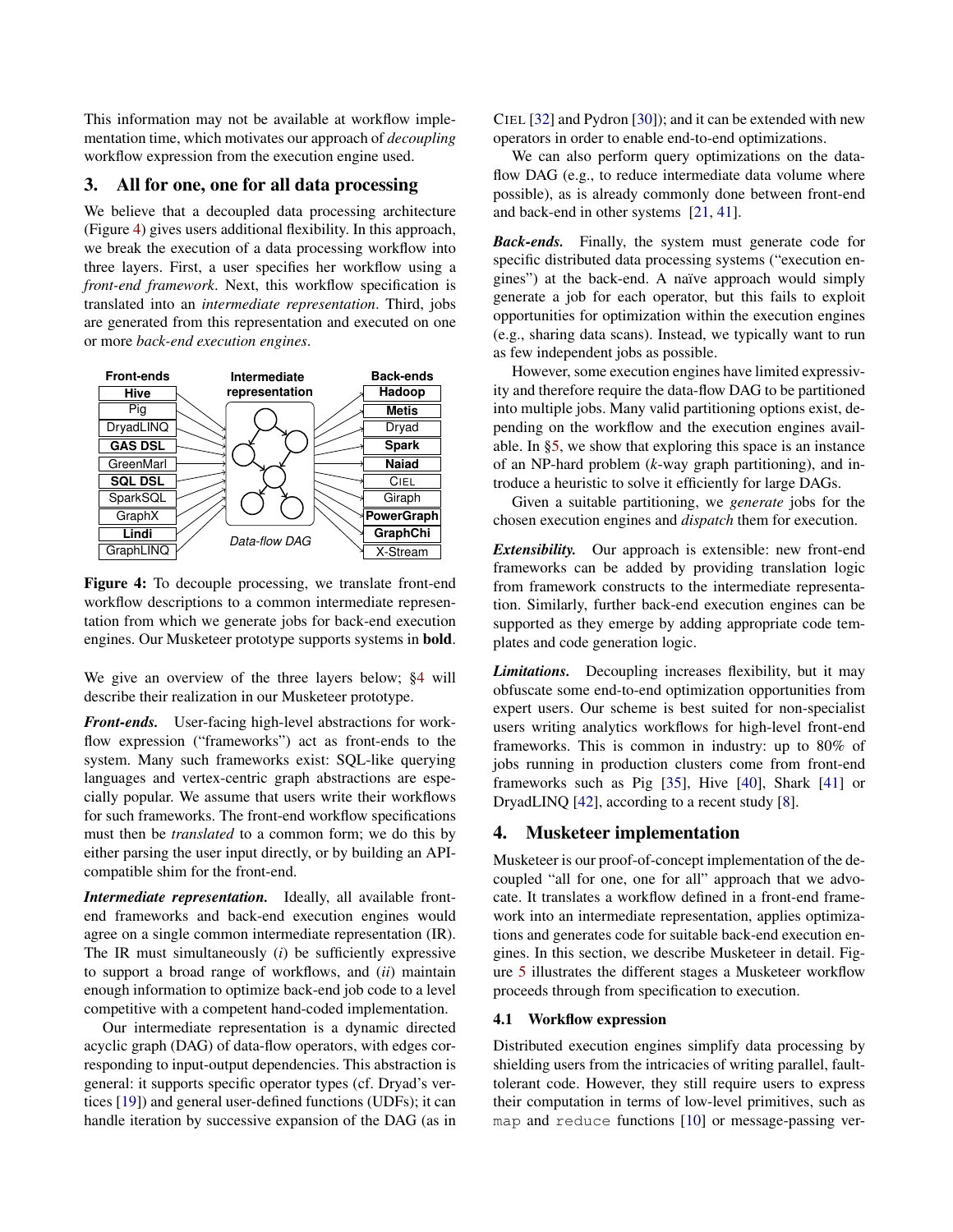```
1 SELECT id, street, town FROM properties AS locs;
2 locs JOIN prices ON locs.id = prices.id
   3 AS id_price;
4 SELECT street, town, MAX(price) FROM id_price
   5 GROUP BY street AND town AS street_price;
```


tices [\[34\]](#page-15-3). Hence, higher-level "frameworks" that expose more convenient abstractions are commonly built on top.

Musketeer supports two types of front-end frameworks: (*i*) SQL-like query languages, and (*ii*) vertex-centric graph processing abstractions.

#### <span id="page-4-3"></span>4.1.1 SQL-like data analytics queries

Query languages based on SQL are used to express relational queries on data of tabular structure. Listing [1](#page-4-0) shows an example analytics workflow that computes the most expensive property on each street for a real-estate data set.

Musketeer currently supports three SQL-like data analytics front-ends: Hive, Lindi and BEER, our own domainspecific workflow language with support for iteration. Translation from these front-ends to the intermediate representation proceeds by mapping the relational operations to operators in the IR DAG; most relational primitives have directly corresponding Musketeer IR operators.

#### <span id="page-4-4"></span>4.1.2 Graph computations

Domain-specific front-end frameworks for expressing graph computations are popular: Pregel [\[26\]](#page-14-8) and Giraph abstract over MapReduce, the GreenMarl DSL [\[18\]](#page-14-9) can emit code for multi-threaded and distributed runtimes, and GraphLINQ offers graph-specific APIs over Naiad vertices and timestamps [\[28\]](#page-14-10). These front-ends include user-defined code that is concurrently instantiated for every vertex, and adjacent vertices communicate using messages in repeated rounds. This vertex-centric programming pattern is generalized by the Gather, Apply and Scatter (GAS) model in Power-Graph [\[14\]](#page-14-11). In this paradigm, data are first gathered from neighboring nodes, then vertex state is updated and, finally, the new state is disseminated (scattered) to the neighbors.

Musketeer currently supports graph computations via a domain-specific front-end framework built around combining the GAS model with our BEER DSL. Users run graph computations by defining the three GAS steps, with each step represented by relational operators or UDFs. In Listing [2,](#page-4-1) we show the implementation of PageRank in Musketeer's GAS front-end framework.

While HiveQL and our BEER DSL have directly corresponding operators in the IR, the GAS DSL requires both syntactic translation and transformation from the vertexcentric paradigm to the data-flow DAG. Musketeer uses idiom recognition to achieve this, which we describe in [§4.3.1.](#page-5-1)

```
GATHER = {2 SUM (vertex_value)
3 }
4 APPLY = {
5 MUL [vertex_value, 0.85]
6 SUM [vertex_value, 0.15]
7 }
8 SCATTER = {
9 DIV [vertex_value, vertex_degree]
10 }
11 ITERATION_STOP = (iteration < 20)
12 ITERATION = {
13 SUM [iteration, 1])
14 }
```
Listing 2: Gather-Apply-Scatter DSL code for PageRank.

#### 4.1.3 Other workloads

In addition to SQL-like query languages and GAS-style graph computations, Musketeer can also support other types of front-ends. If their abstractions map to Musketeer IR operators, they can be translated directly. Abstractions for which no IR operator exists can be mapped to a user-defined function (UDF), or to a "native" back-end via a "black box" operator. We discuss extension to other front-ends in [§8.](#page-12-1)

#### <span id="page-4-2"></span>4.2 Intermediate representation

Musketeer uses a directed acyclic graph (DAG) of dataflow operators as its intermediate representation. We chose this abstraction because it is expressive [\[19,](#page-14-3) [32,](#page-14-4) [43\]](#page-15-2) and amenable to analysis and optimization [\[21,](#page-14-6) [23\]](#page-14-12).

Musketeer's set of operators is extensible: not all frontends use all operators, and not all back-ends must support all operators. Our initial set of operators is loosely based on relational algebra and covers the most common operations in industry workflows [\[8\]](#page-14-2). It includes SELECT, PROJECT, UNION, INTERSECT, JOIN and DIFFERENCE, plus aggregators (AGG, GROUP BY), column-level algebraic operations (SUM, SUB, DIV, MUL), and extremes (MAX, MIN). This set of operators is, in our experience, already sufficient to model many widely-used processing paradigms. For example, MapReduce workflows can be directly modeled as a MAP, GROUP BY and AGG step, and many complex graph workflows can be mapped to a specific JOIN, MAP, GROUP BY pattern, as shown by GraphX [\[15\]](#page-14-0) and Pregelix [\[3\]](#page-14-13).

However, workflows may also involve iterative computations. To allow data-dependent iteration, Musketeer must be able to dynamically extend the IR DAG based on operators' output. We use a WHILE operator to do this: it successively extends the DAG every time another iteration is required. As shown by Murray [\[33,](#page-15-6) §3.3.3], a DAG with this facility is sufficient to achieve Turing completeness as it can express all while-programs (though not necessarily efficiently).

*Optimizing the IR.* Many front-end frameworks already optimize workflows before execution. For example, Pig [\[35\]](#page-15-1),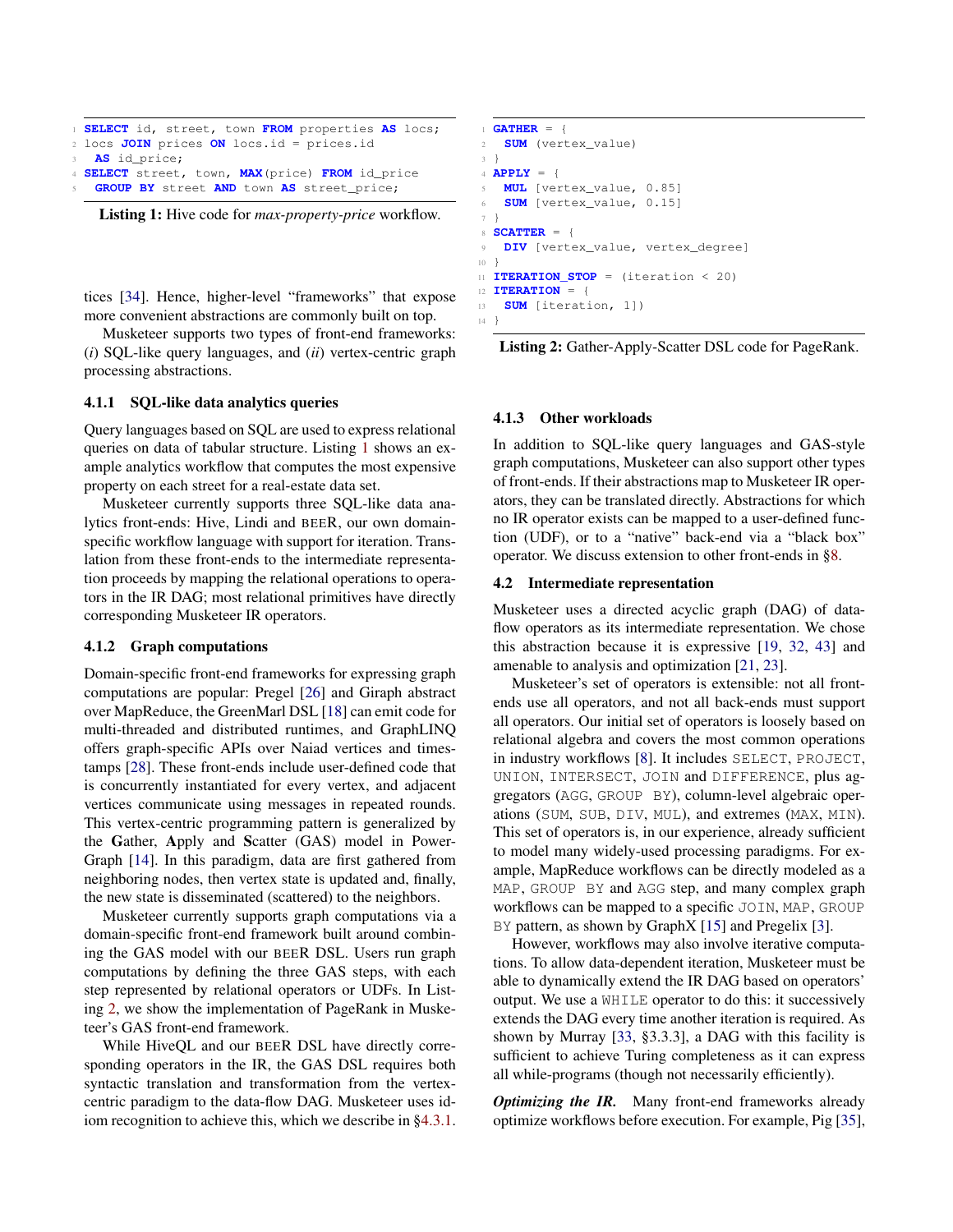DAG partitioning algorithm, [§5](#page-6-0)

<span id="page-5-0"></span>

Figure 5: Phases of a Musketeer workflow execution. Dotted, gray operators show previous state; changes are in red.

Hive [\[40\]](#page-15-0), Shark [\[41\]](#page-15-4) and SparkSQL optimize relational queries via rewriting rules and FlumeJava [\[6\]](#page-14-14), Optimus [\[21\]](#page-14-6) and RoPE [\[1\]](#page-14-15) apply optimizations to DAGs. Yet, each such optimization must be implemented independently for each front-end framework.

One of the advantages of decoupling front-ends from back-ends is the ability to apply optimizations at the intermediate level, as observed e.g., in the LLVM modular compiler framework [\[25\]](#page-14-16). Musketeer can likewise provide benefits to all supported systems (and future ones) by applying optimizations to the intermediate representation.

We currently perform a small set of standard query rewriting optimizations on the IR. Most of these re-order operators – e.g., bringing selective ones closer to the start of the workflow and pushing generative operators to the end.

## <span id="page-5-2"></span>4.3 Code generation

After Musketeer has translated the workflow to the intermediate representation, it must generate code for execution from the IR. For the time being, we assume that the user explicitly specifies which back-end execution engines to use; in [§5,](#page-6-0) we show how Musketeer can decide automatically.

Musketeer has code templates for specific combinations of operators and back-ends. Conceptually, it instantiates and concatenates these templates to produce executable jobs. In practice, however, optimizations are required to make the performance of the generated code competitive with handwritten baselines. Musketeer uses traditional database optimizations (e.g., *sharing data scans* and *operator merging*), combined with compiler techniques (e.g., *idiom recognition* and *type inference*) to improve upon the naïve approach. In the following, we explain these optimizations with respect to the *max-property-price* Hive workflow example (Listing [1\)](#page-4-0) and the GAS PageRank example (Listing [2\)](#page-4-1).

#### <span id="page-5-1"></span>4.3.1 Idiom recognition

Some back-end execution engines are specialized for a specific type of computation. For example, GraphChi has a vertex-centric computation model and PowerGraph uses the GAS decomposition. Neither system can express computations that do not fit its model. Musketeer must therefore rec-

ognize specific computational idioms in the IR to decide if a back-end is suitable for a workflow. *Idiom recognition* is a technique used in parallelizing compilers to detect computational idioms that allow transformations to be applied [\[36\]](#page-15-7). We use a similar approach to detect high-level paradigms in Musketeer's IR DAG.

Our prototype detects vertex-oriented graph-processing algorithms in the IR, even if they were originally expressed in a relational front-end (e.g., in Hive instead of the GAS DSL). The idiom is a reverse variant of the way GraphX abstracts graph computation as data-flow operators [\[15,](#page-14-0) §3]. Musketeer looks for a combination of the WHILE and JOIN operators with a GROUP BY operator in a particular structure: the body of the WHILE loop must contain a JOIN operator with two inputs that represent vertices and edges. This JOIN operator must be followed by a GROUP BY operator that groups data by the vertex column.

This structure maps to the graph computation paradigms as follows: the JOIN on the vertex column represents sending messages to neighbors (vertex-centric model), or the "scatter" phase (GAS decomposition); the GROUP BY is equivalent to receiving messages, or the "gather" step (GAS); and any other operators in the WHILE body are part of the superstep (vertex-centric) or the "apply" step (GAS), updating the state of each vertex.

Other idioms can also be detected: for example, depending on whether the AGG operator performs an associative or a non-associative (e.g., subtraction, division) aggregation, different operator implementations are appropriate in different back-ends. We plan to support this in future work.

#### <span id="page-5-3"></span>4.3.2 Merging operators

General-purpose systems such as Spark and Naiad can express complex workflows as a single job. However, more restricted systems only support particular idioms (e.g., Power-Graph, GraphChi) or require multiple jobs to express certain operations (e.g., MapReduce). Each back-end job generated for an execution engine comes with some per-job overhead. Musketeer therefore *merges* operators in order to reduce the number of jobs executed.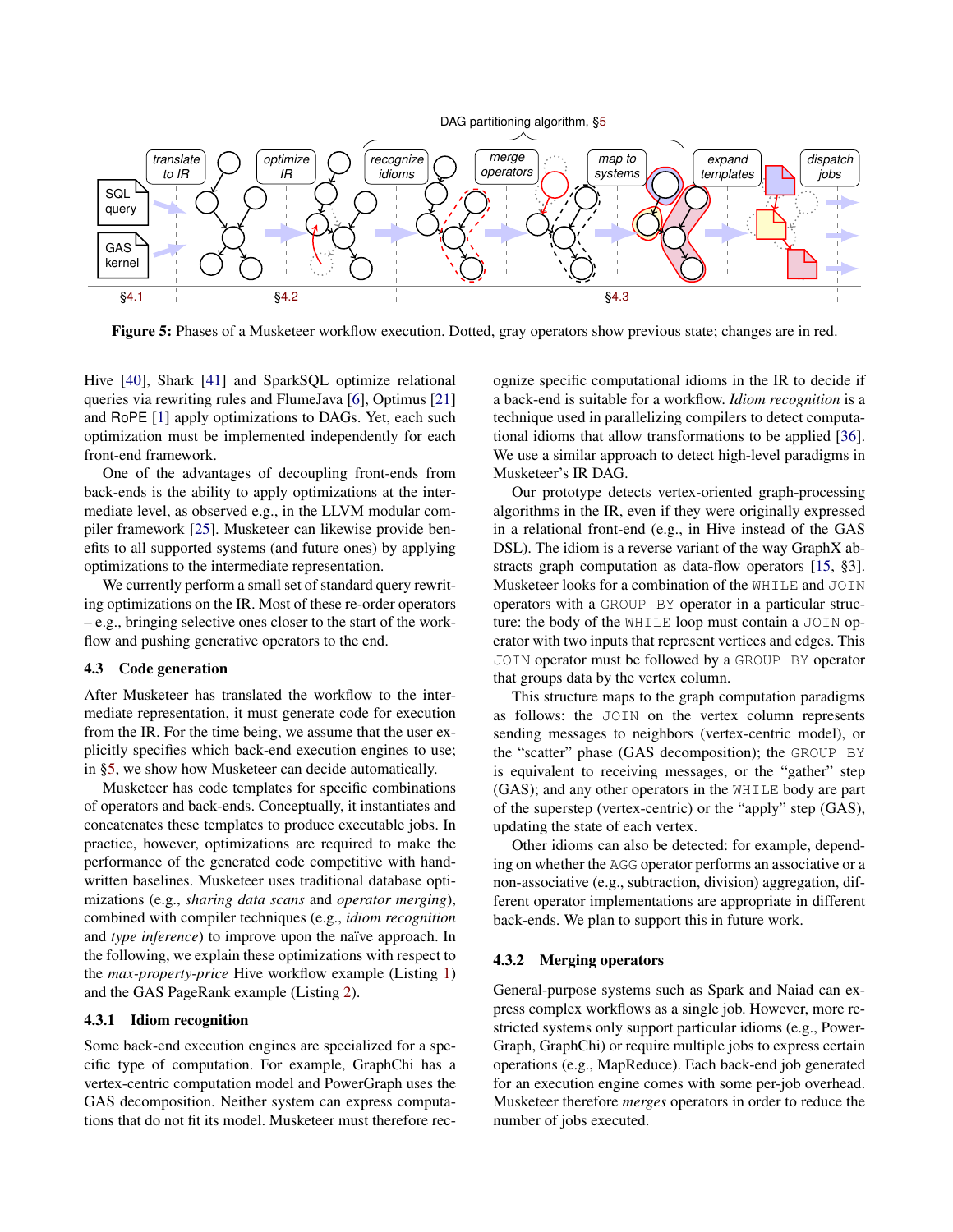```
1 \text{ } \cos =2 properties.map(c => (c.uid, c.street, c.town))
3 id_price = locs
   4 .map(l => (l.uid, (l.street, l.town)))
   .join(prices)
   6 .map((key, (l_rel, r_rel)) => (key, l_rel, r_rel))
 street_price = id_price
   8 .map(ip => ((ip.street, ip.town), ip.price)
   9 .reduceByKey((left, right) => Max(left, right))
```
Listing 3: Naïve Spark code for *max-property-price*. Four maps are required as data structures must be transformed.

<span id="page-6-2"></span>

| $1 \text{ loss}$ =                                      |  |  |  |  |  |  |  |
|---------------------------------------------------------|--|--|--|--|--|--|--|
| properties.map(c => (c.uid, (c.street, c.town)))        |  |  |  |  |  |  |  |
| d id_price = locs                                       |  |  |  |  |  |  |  |
| 4 .join(prices)                                         |  |  |  |  |  |  |  |
| 5 .map((key, (l_rel, r_rel)) =>                         |  |  |  |  |  |  |  |
| $((l_{rel}.street, l_{rel}.town), r_{rel}.price))$<br>6 |  |  |  |  |  |  |  |
| street_price = id_price                                 |  |  |  |  |  |  |  |
| s .reduceByKey((left, right) => Max(left, right))       |  |  |  |  |  |  |  |
|                                                         |  |  |  |  |  |  |  |

Listing 4: Optimized Spark code for *max-property-price*. Scan sharing and type inference reduce the maps to two.

Consider an example: MapReduce-based execution engines only support one group-by-key operation per job [\[35\]](#page-15-1). Hence, even a simple workflow like *max-property-price* requires at least two jobs: (*i*) Lines 1–3 in Listing [1](#page-4-0) ([§4.1.1\)](#page-4-3) result in a job that selects columns from the properties relation and joins the result with the prices relation using id as the key; and (*ii*) lines 4–5 group by a *different* key than the prior join, requiring a second job. By contrast, Listing [3](#page-6-1) shows simple generated code for the *max-propertyprice* workflow in Spark, where only one job is required.

To model these limitations and avoid extra jobs when possible, Musketeer has a set of per-back-end mergeability rules. These indicate whether operators can be merged into one job either (*i*) bidirectionally, (*ii*) unidirectionally, or (*iii*) not at all. If execution engines only support certain idioms, only operator merges corresponding to these idioms are feasible. The operator merge rules are used by the DAG partitioning algorithm ([§5\)](#page-6-0) to decide upon job boundaries. Operator merging is necessary for good performance: in [§6.5,](#page-11-0) we show that it reduces workflow makespan by  $2-5\times$ .

## 4.3.3 Sharing data scans

Operator merging allows Musketeer to execute several operators as a single job, and thus eliminates job creation overheads where possible. However, this is not enough to obtain competitive results compared to hand-coded baselines. For example, the first SELECT and the JOIN operator from the *max-property-price* in Spark get translated into two map transformations and a join (Listing [3,](#page-6-1) lines 3–6). The first map selects only the columns required by the workflow,

while the second map establishes a key  $\rightarrow \langle \text{tuple} \rangle$  mapping over which the join is going to be conducted.

Even though Spark holds the intermediate RDDs in memory, scanning over the data twice yields a significant performance penalty. Musketeer avoids redundant scans by combining them where supported by the back-end. For example, in the optimized generated Spark code (Listing [4\)](#page-6-2) for the *max-property-price* workflow, the anonymous lambdas from the first two map transformations (Listing [3,](#page-6-1) lines 4 and 6) are combined into a single one (Listing [4,](#page-6-2) lines 5–6). As a result, the generated code only scans the data once, selecting the required columns and preparing the relation for the join transformation in one go.

### 4.3.4 Look-ahead and type inference

Many execution engines (e.g., Spark and Naiad) expose a rich API for manipulating different data types. For example, the SELECT ... GROUP BY clause in the *maxproperty-price* workflow (Listing [1,](#page-4-0) lines 4–5) can be implemented directly in Spark using a reduceByKey transformation. However, such API calls often require a specific representation of the input data. In the example, Spark's reduceByKey requires the data to be represented as a set of  $\langle \text{key}, \text{value} \rangle$  tuples. Unfortunately, the preceding join transformation outputs the data in a different format (*viz.*  $\langle \text{key}, \langle \text{left\_relation}, \text{right\_relation} \rangle \rangle$ . Hence, the naïve generated code for Spark ends up generating *two* map transformations, one to flatten the output of the  $\overline{\text{1}}$  (Listing [3,](#page-6-1) line 6), and another to key the relation by a  $\langle$  town, street $\rangle$  tuple (line 8).

To mitigate this, Musketeer looks ahead and uses type inference to determine the input format of the operators that ingest the current operator's output. With this optimization, the two map transformations can be expressed as a single transformation (Listing [4,](#page-6-2) lines 5–6). In combination with shared scans, look-ahead and type inference enable Musketeer to guarantee that no unnecessary data scans will take place in most cases.

## <span id="page-6-0"></span>5. DAG partitioning and automatic mapping

To generate back-end jobs, Musketeer partitions the IR DAG into sub-regions, each representing a job. As we explained in [§4.3.2,](#page-5-3) some execution engines constrain the operators that can be combined in a single job.

Our method of partitioning the IR DAG must therefore generalize over different back-end constraints and extend to future systems' properties. Hence, we consider *all* possible partitionings; when this is too expensive, we apply an efficient heuristic based on dynamic programming ([§5.1\)](#page-7-0).

Provided that back-ends' relative performance can be predicted with reasonable accuracy, Musketeer can also automatically decide which back-ends to use. The goodness of different options is quantified using a simple cost function that considers information specific to both workflows and back-ends ([§5.2\)](#page-7-1).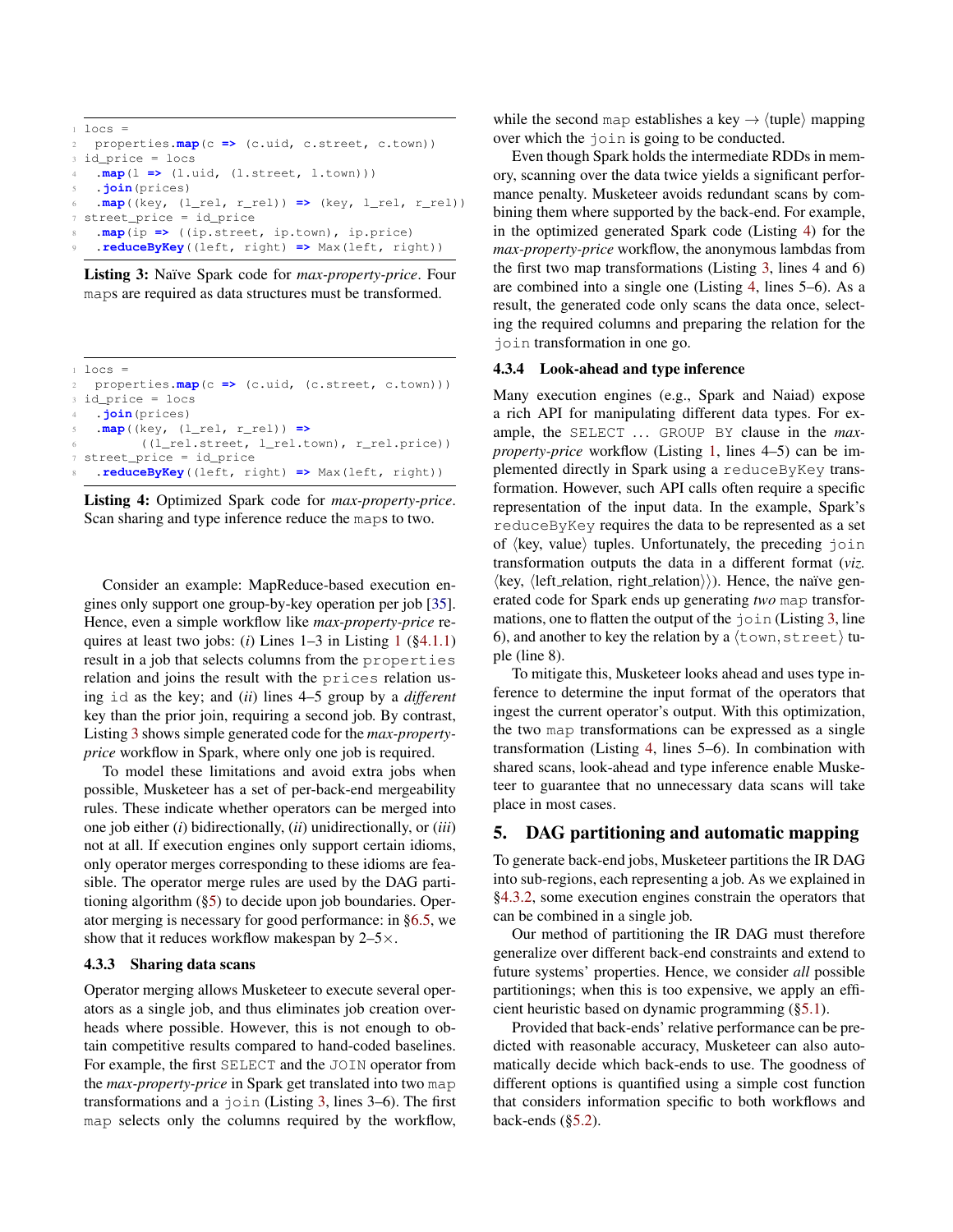<span id="page-7-2"></span>

Figure 6: The dynamic partitioning heuristic takes an IR DAG, *(1)* transforms it to a linear order, and *(2)* computes job boundaries via dynamic programming. On the right, we show several possible partitions and system mappings.

#### <span id="page-7-0"></span>5.1 DAG partitioning

There are many ways of breaking the IR DAG into partitions (≡ back-end jobs). Musketeer uses a simple *cost function* to compare different partitioning options. The cost of any partition containing non-mergeable operators is infinite; otherwise it is finite and depends on the back-ends (see [§5.2\)](#page-7-1).

With a known optimal number of jobs, *k*, partitioning the DAG is an instance of the *k-way graph partitioning* problem [\[22\]](#page-14-17). Unfortunately, *k*-way graph partitioning is NP-hard [\[13\]](#page-14-18): the best solution is guaranteed to be found only by exploring all *k*-way partitions. Moreover, the optimal number of jobs into which to partition the DAG is unknown. Hence, Musketeer must solve *k*-way graph partitioning for all  $k \leq N$ , where *N* is the number of operators in the DAG.

Where possible, Musketeer uses an exhaustive search to find the cheapest partitioning (in practice, up to about 18 operators). It switches to a dynamic programming heuristic for larger, more complex workflows.

#### 5.1.1 Exhaustive search

The exhaustive search explores all possible graph partitionings. It first considers the cost of running each operator in isolation. Next, it looks at all merge opportunities, and finally, it recursively generates all valid (finite-cost) partitions. The algorithm is guaranteed to find the optimal solution with respect to the cost function. However, it requires exponential time in the number of operators.

#### <span id="page-7-3"></span>5.1.2 Dynamic heuristic

Some industry workflows consist of large DAGs containing up to hundreds of operators [\[6,](#page-14-14) §6.2]. To support these workflows, we use a dynamic heuristic. Its execution time scales

linearly with the number of operators, and it obtains good solutions in practice. The dynamic heuristic explores only a subset of the possible partitions by focusing on a single linear ordering of operators. In Figure [6,](#page-7-2) we illustrate the algorithm using the IR DAG for PageRank (Listing [2\)](#page-4-1).

First, Musketeer topologically sorts the DAG to produce a linear ordering. This ordering maintains operator precedence – i.e., an operator does not appear in the linear ordering before any of its ancestors. Second, Musketeer finds the optimal partitioning of the linear ordering using dynamic programming. The dynamic programming algorithm uses the cost function,  $c_s(o_1, o_2, \ldots, o_i)$ , which estimates the cost of running the operators  $o_1$ ,  $o_2$ , ...,  $o_j$  in a single job. It then computes the matrix  $C[n][m]$ , which stores the minimum cost of running the first *n* operators in exactly *m* jobs:

$$
C[n][m] = \min_{k < n} \left( C[k][m-1] + \min_{s} \left( c_s(o_{k+1} \dots o_n) \right) \right)
$$

In other words, we determine the best combination that runs a *k*-element prefix of operators in *m*−1 jobs and the remainder in a single job. This approach finds a good solution because it considers all partitions of the linear ordering. The cost function guides it to merge as many operators as possible within each individual job.

The dynamic heuristic can miss out on opportunities to merge operators due to the linear ordering breaking operator adjacencies. We discuss this further and show an example in [§8;](#page-12-1) in practice, we found the dynamic heuristic to work well.

## <span id="page-7-1"></span>5.2 Automatic system mapping

A simple extension of the DAG partitioning algorithm allows Musketeer to automatically choose back-end execution engine mappings. To achieve this, we use Musketeer's cost function and run the DAG partitioning algorithm for *all* back-ends. We then pick the best *k*-way partitioning.

The cost function scores the performance of a particular combination of operators, input data and execution engine. The score is based on three high-level components:

- 1. Data volume. Each operator has bounds on its output size based on its behavior (e.g., whether it is generative or selective). These bounds are applied to the run-time input data size to predict intermediate and output sizes.
- 2. Operator performance. In a one-off calibration, Musketeer measures each operator in each back-end and records the rate at which it processes data.
- 3. Workflow history. Musketeer collects information about each job it runs (e.g., runtime and input/output sizes), and uses this information to refine the scores for subsequent runs of the same workflow.

The operator performance calibration only requires modest one-off profiling for a deployed cluster. It supplies Musketeer with the four rates listed in Table [1.](#page-8-1) PULL and PUSH quantify read and write HDFS throughput at the start and end of a job. We measure them using a "no-op" operator. LOAD,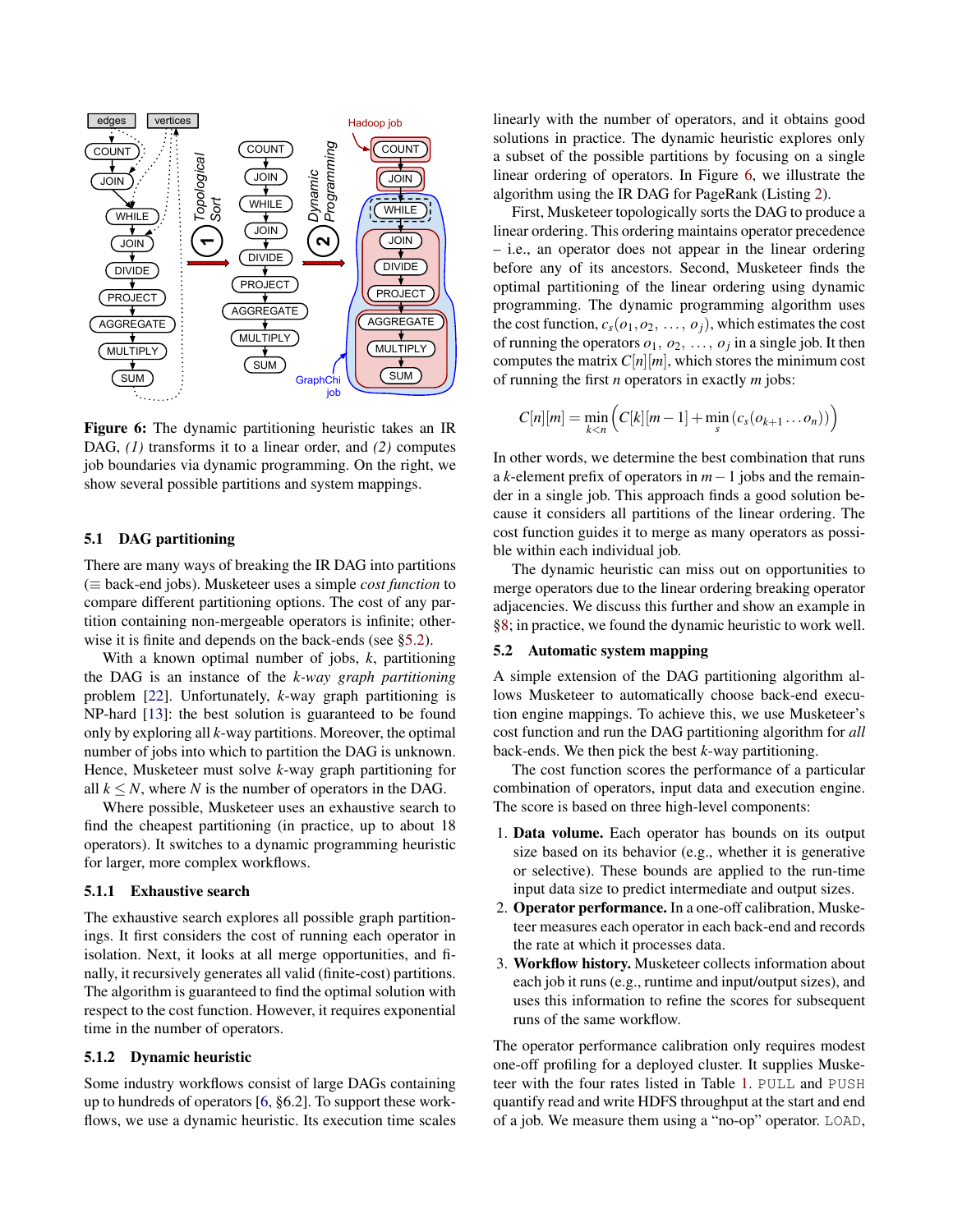<span id="page-8-1"></span>

| <b>Parameter</b> | <b>Description</b>                             |
|------------------|------------------------------------------------|
| PULL             | Rate of data ingest from HDFS.                 |
| LOAD             | Rate of loading or transforming data.          |
| PROCESS          | Rate of processing operator on in-memory data. |
| PUSH             | Rate of writing output to HDFS.                |

Table 1: Rate parameters used by Musketeer's cost function.

by contrast, corresponds to back-end-specific data loading or transformation steps (e.g., partitioning the input in PowerGraph). Finally, PROCESS approximates the rate at which the operator's computation proceeds. In some systems, we measure this directly, while in others, we subtract the estimated duration of the ingest (from PULL) and output (from PUSH) stages from the overall runtime to obtain PROCESS.

This information lets us estimate the benefit of shared scans: we pay the cost of PULL, LOAD and PUSH just once (rather than once per-operator) and combine those with the costs of PROCESS for all the operators.

These rate parameters enable generic cost estimates, but we can achieve more accurate scoring by using workflowspecific historical information. When a workflow first executes, no such information is available. Musketeer thus applies conservative data size bounds and only merges selective operators and generative operators with small output bounds. As a result, more jobs may be generated on the first execution – e.g., due to  $J$ OIN operators, which have unknown data size bounds. On subsequent executions, Musketeer tightens the bounds using historical information, which may unlock additional merge opportunities.

## <span id="page-8-0"></span>6. Evaluation

Musketeer's goal is to improve flexibility and performance of data processing workflows by dynamically mapping from front-end frameworks to back-end execution engines. In this section, we show that Musketeer meets these goals:

- 1. Legacy workflow speedup: Musketeer reduces legacy workflows' makespan by up to  $2 \times$  by mapping them to a different back-end execution system ([§6.2\)](#page-8-2).
- 2. Flexible combinations of back-ends: by exploring combinations of multiple execution systems for a workflow, Musketeer finds combinations that perform well ([§6.3\)](#page-9-0).
- 3. Increased portability: compared to time-consuming, hand-tuned implementations for specific back-ends, Musketeer's automatically generated code has low overhead, yet offers superior portability ([§6.4,](#page-10-0) [§6.5\)](#page-11-0).
- 4. Promising automatic system mapping: our automated mapping prototype makes good choices based on simple parameters characterizing execution engines ([§6.6,](#page-11-1) [§6.7\)](#page-11-2).

We implemented seven real-world workflows to evaluate Musketeer: three batch workflows, three iterative workflows and a hybrid one. The batch workflows are (*i*) TPC-H query 17, (*ii*) *top-shopper*, which identifies an online shop's top spenders, and (*iii*) the Netflix movie recommendation algo-

<span id="page-8-4"></span>

| <b>System</b> | <b>Modification</b>                      |
|---------------|------------------------------------------|
| Hadoop        | Tuned configuration to best practices.   |
| Spark         | Tuned configuration to best practices.   |
| GraphChi      | Added HDFS connector for I/O.            |
| Naiad         | Added support for parallel I/O and HDFS. |

Table 2: Modifications made to systems deployed.

rithm. The iterative ones are (*i*) PageRank, (*ii*) single-source shortest path (SSSP), and (*iii*) *k*-means clustering; the hybrid workflow is PageRank with a batch pre-processing stage.

## 6.1 Setup

Most of our experiments run on a 100-node cluster of m1.xlarge instances on Amazon EC2. However, we also run some experiments on a local, dedicated seven-machine cluster with low variance in performance. We deployed all systems supported by Musketeer $<sup>6</sup>$  $<sup>6</sup>$  $<sup>6</sup>$  on these clusters. We use a</sup> shared HDFS as the storage layer; this makes sense as HDFS is already supported by Hadoop, Spark and PowerGraph. In order to establish a level playing field for our experiments, we tuned and modified some systems (see Table [2\)](#page-8-4).

*Metrics.* As in [§2,](#page-1-0) the **makespan** of a workflow refers to its total execution time, measured from its launch to the final result appearing in HDFS. This includes time to load inputs from HDFS, pre-process or transform them (e.g. in PowerGraph and GraphChi) and write the outputs back. As a result, the numbers we present are not directly comparable to those in some other papers, which measure the actual computation time only.

Resource efficiency, on the other hand, is a measure of the efficiency loss incurred due to scaling out over multiple machines. We compute it by normalizing a workflow's fastest single-node execution (assumed to be maximally resource-efficient) to its aggregate execution time over all nodes in a distributed system. For example, a workflow that runs for 30s on all 100 nodes of the EC2 cluster has an aggregate execution time of 3,000s. If the best single-node system completes the same workflow in 2,000s, the resource efficiency of the distributed execution is 66%.

#### <span id="page-8-2"></span>6.2 Dynamic mapping to back-end execution engines

We consider both batch and iterative graph processing workflows to investigate the benefits of Musketeer's ability to dynamically map workflows to back-ends. This mirrors our motivational experiments in [§2.](#page-1-0)

*Batch workflows.* To illustrate the flexibility offered by Musketeer, we run query 17 from the TPC-H business decision benchmark using the HiveQL and Lindi front-ends. Figure [7](#page-9-1) shows the resulting makespan as the data size increases from 7.5 GB (scale factor 10) to 75 GB (factor 100).

<span id="page-8-3"></span><sup>6</sup> Hadoop 2.0.0-mr1-chd4.5.0, Spark 0.9, PowerGraph 2.2, GraphChi 0.2, Naiad 0.2 and Metis commit e5b04e2.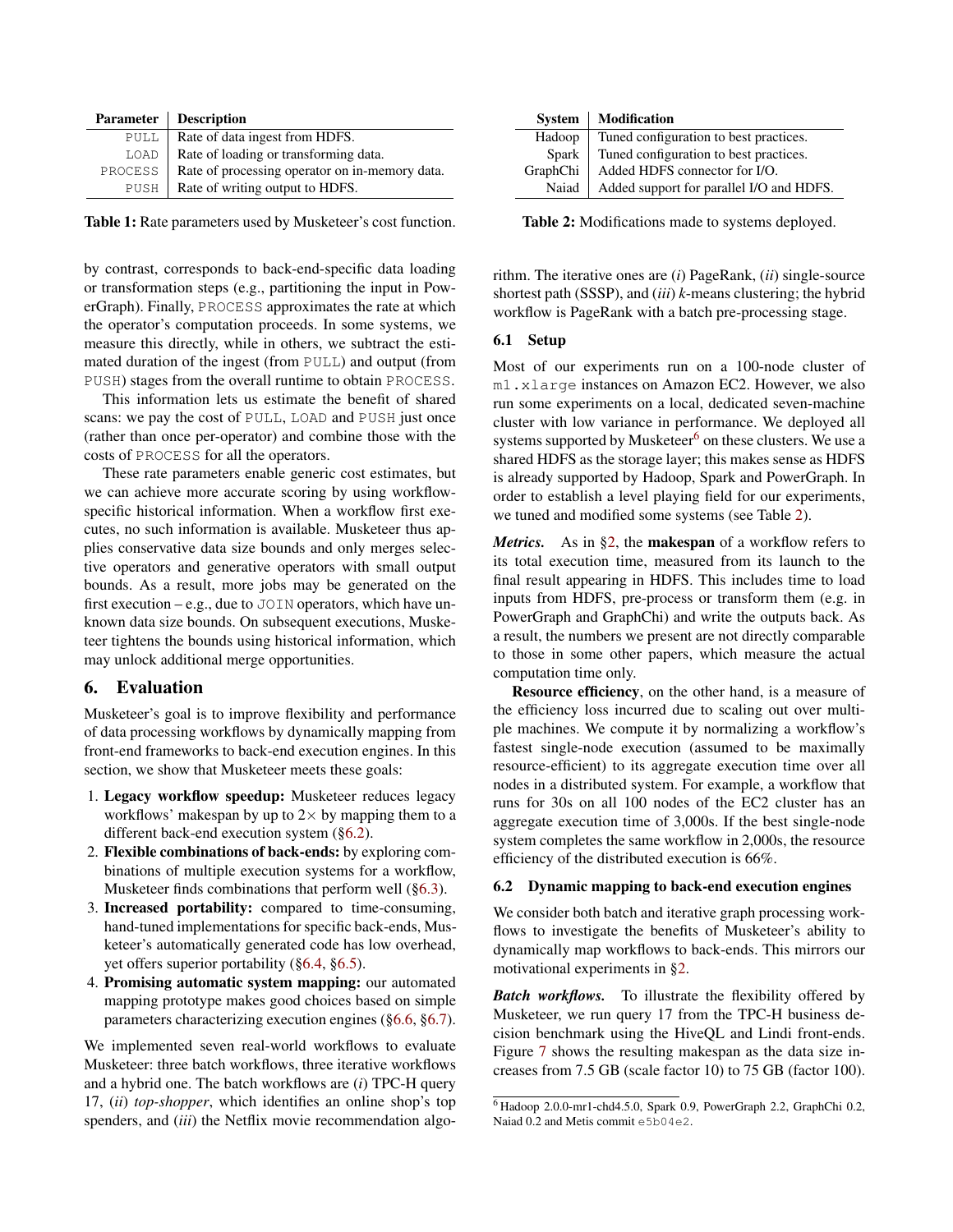<span id="page-9-2"></span>

Figure 8: Musketeer's performs close to the best-in-class system for five iterations of PageRank on 100, 16 and 1 nodes. In *(a)* and *(b)*, the *x*-axis is makespan (less is better); in *(c)*, it is resource efficiency (more is better). Error bars are  $\pm \sigma$  over 5 runs.

<span id="page-9-1"></span>

Figure 7: Musketeer reduces the makespan of TPC-H query 17 on EC2 compared to Hive and Lindi on native back-ends. Less is better; error bars show min/max of three runs.

When running the Hive workflow directly using its native Hadoop back-end, the makespan ranges from 200–400s.

Musketeer, however, can map the Hive workflow specification to different back-ends. In this case, mapping it to Naiad reduces the makespan by  $2 \times$ . This is not surprising: Hive must run the workflow as three Hadoop jobs due to the restrictive MapReduce paradigm, while Naiad can run the entire workflow in one job.

However, a user might also specify the workflow using the Lindi front-end and target Naiad directly. When using Lindi however, the query scales less well than using Hive and Hadoop, despite running in Naiad. This result comes because Lindi's high-level GROUP BY operator is non-associative, meaning that data must be collected on a single machine before the operator can be applied. Musketeer supplies an improved GROUP BY operator implemented against Naiad's low-level vertex API. Consequently, its generated Naiad code scales far better than the Lindi version (up to  $9 \times$  at scale 100). The Naiad developers may of course improve Lindi's GROUP BY in the future, but this example illustrates that Musketeer's decoupling can improve performance even for a front-end's native execution engine by generating improved code.

*Iterative workflows.* While batch workflows can be expressed using SQL-like front-end frameworks such as Hive and Lindi, iterative graph processing workflows are typically expressed differently (see [§4.1.2\)](#page-4-4). To evaluate Musketeer's benefit for graph computations, we implemented PageRank using our GAS DSL front-end (Listing [2,](#page-4-1) [§4.1.2\)](#page-4-4). We run this workflow on the two social network graphs we evaluated PageRank on in [§2](#page-1-0) (Orkut and Twitter).

Figure [8](#page-9-2) compares the makespan of a five iterations of PageRank using Musketeer-generated jobs to hand-written baselines for general-purpose systems (Hadoop, Spark), an implementation using Naiad's GraphLINQ front-end and special-purpose graph processing systems (PowerGraph, GraphChi). Different systems achieve their best performance at different scales, and we only show the best result for each system. The only exception to this is GraphLINQ on Naiad, which is competitive at both 16 and 100 nodes. At each scale, Musketeer's best mapping is almost as good as the bestin-class baseline. On one node, Musketeer does best when mapping to GraphChi, while a mapping to Naiad (Orkut) or PowerGraph (Twitter) is best at 16 nodes, and a mapping to Naiad is always best at 100 nodes.

Figure [8c](#page-9-2) shows the resource efficiency for the same configurations for PageRank on the Twitter graph. Musketeer achieves resource efficiencies close to the best stand-alone implementations at all three scales.

This demonstrates that Musketeer's dynamic mapping approach adds flexibility for batch and iterative computations.

## <span id="page-9-0"></span>6.3 Combining back-end execution engines

In addition to mapping an *entire* workflow to different backends, Musketeer can also map *parts* of a workflow to different systems. We find that this ability to explore many different combinations of systems can yield useful (and sometimes surprising) results.

We use the hybrid *cross-community PageRank* workflow to demonstrate this. This workflow yields the relative popu-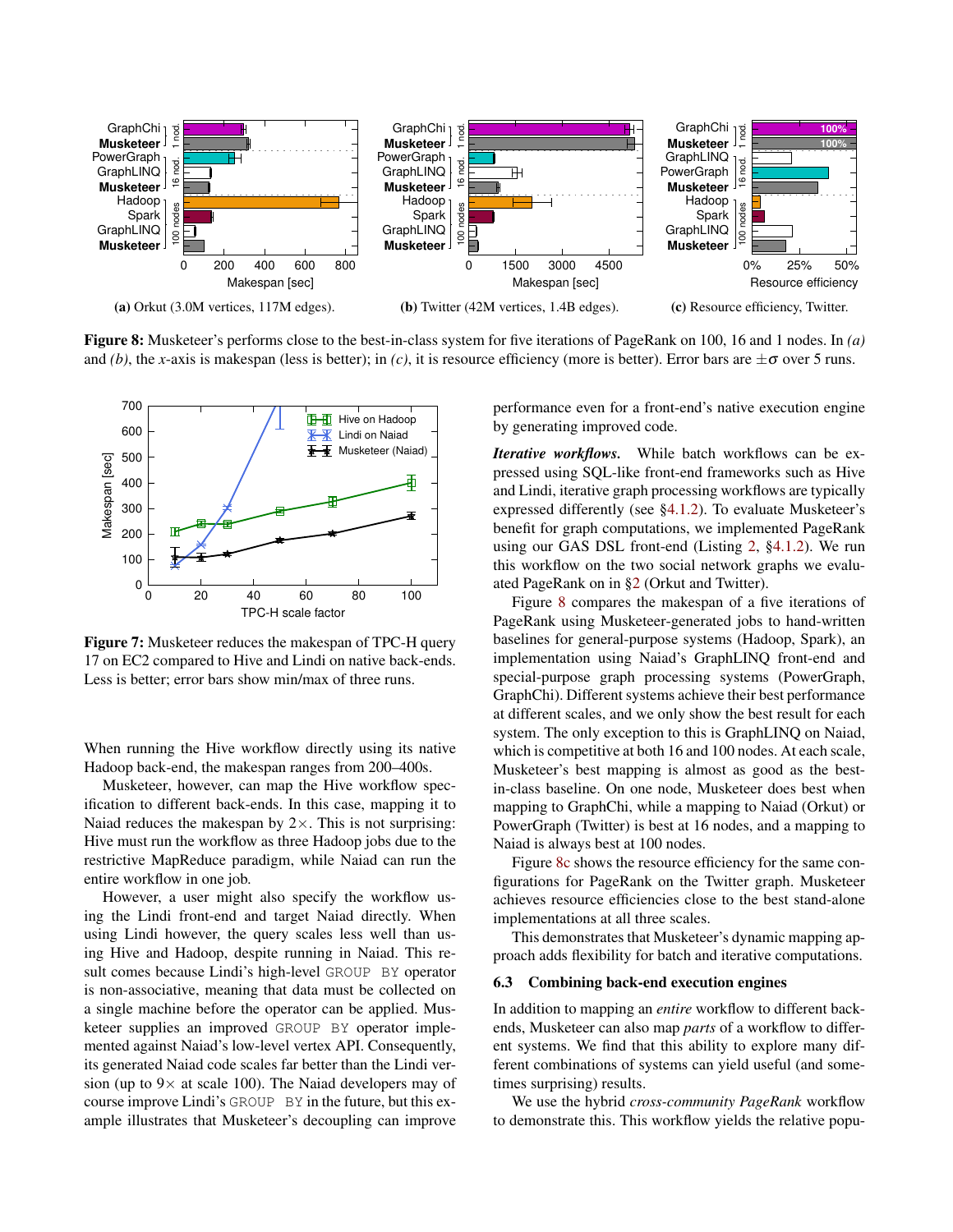<span id="page-10-1"></span>

Figure 9: A cross-community PageRank workflow is accelerated by combined back-ends. Local cluster, all jobs apart from the "Lindi & GraphLINQ" combination were generated by Musketeer. Error bars show the min/max of 3 runs.

larity of the users present in both of two web communities. It involves a batch computation followed by an iterative computation: first, the edge sets of two communities (e.g., all LiveJournal and WordPress users) are intersected, and subsequently, the PageRank of all links present in both communities is computed.

Figure [9](#page-10-1) shows the makespan of cross-community PageRank for different combinations of systems, explored using Musketeer.[7](#page-10-2) The inputs are the LiveJournal graph (4.8M nodes and 68M edges) and a synthetically generated web community graph (5.8M nodes and 82M edges). Out of the three single-system executions, the workflow runs fastest in Lindi at 153s. However, the makespan is comparable when Musketeer combines Hadoop with a special-purpose graph processing system (e.g., PowerGraph), even though these systems use fewer machines. This happens because generalpurpose systems (like Hadoop) work well for the batch phase of the workflow, but do not run the iterative PageRank as fast as specialized systems. However, a combination of Lindi and GraphLINQ, which both use Naiad as their back-end execution engine, does even better. This comes as this combination avoids the extra I/O to move intermediate data across system boundaries. Musketeer currently does not fully automatically generate the low-level Naiad code to combine Lindi and GraphLINQ; we will support this in future work.

Musketeer's ability to flexibly partition a workflow makes it easy to explore different combinations of systems.

#### <span id="page-10-0"></span>6.4 Overhead over hand-tuned, non-portable jobs

For Musketeer to be attractive to some users, its generated code must add minimal overhead over an optimized handwritten implementation. In the following, we show that the overhead over an optimized baseline does not exceed 30% and is usually around 5–20%.

*Batch processing.* We measure the NetFlix movie recommendation workflow [\[2\]](#page-14-19). This workflow highlights any overheads: it contains a large number of operators (13) and is

<span id="page-10-3"></span>

Figure 10: Makespan of the NetFlix movie recommendation workflow on the EC2 cluster. Error bars:  $\pm \sigma$  over five runs.

<span id="page-10-4"></span>

Figure 11: Generated code overhead for PageRank on the Twitter graph (PG  $\equiv$  PowerGraph). Error bars show  $\sigma$  over five runs; negative overheads are due to variance on EC2.

very data-intensive, with up to 600 GB of intermediate data generated. The workflow takes two inputs: a 100 millionrow movie ratings table (2.5GB) and a 17,000-row movie list (0.5MB). The algorithm computes movie recommendations for all users, and finally outputs the top recommended movie for each user. We control the amount of data processed by the algorithm by varying the number of movies used for the prediction. Figure [10](#page-10-3) compares Musketeer-generated code for the NetFlix workflow to hand-optimized baselines for the three general-purpose systems that support it (Hadoop, Spark and Lindi on Naiad). We extensively tuned each of the baselines to deliver good performance for the given system, taking advantage of system-specific optimizations available.

For all three systems, the overhead added by Musketeer's generated code is low: it is virtually non-existent for Naiad and remains under 30% for Spark and Hadoop even as the input grows. The remaining overhead for Spark is primarily due to the simplicity of our type-inference algorithm, which can cause the Musketeer-generated code to make an extra pass over the data.

*Graph processing.* We also measure Musketeer's overhead for the iterative PageRank workflow. Figure [11](#page-10-4) shows the overhead of Musketeer-generated jobs over hand-written baselines for the back-ends compatible with the PageRank workflow. The average overhead remains below 30% in all cases. Variability in overhead (and improvements over the

<span id="page-10-2"></span><sup>7</sup> The 100-node EC2 cluster had similar results, albeit at increased variance.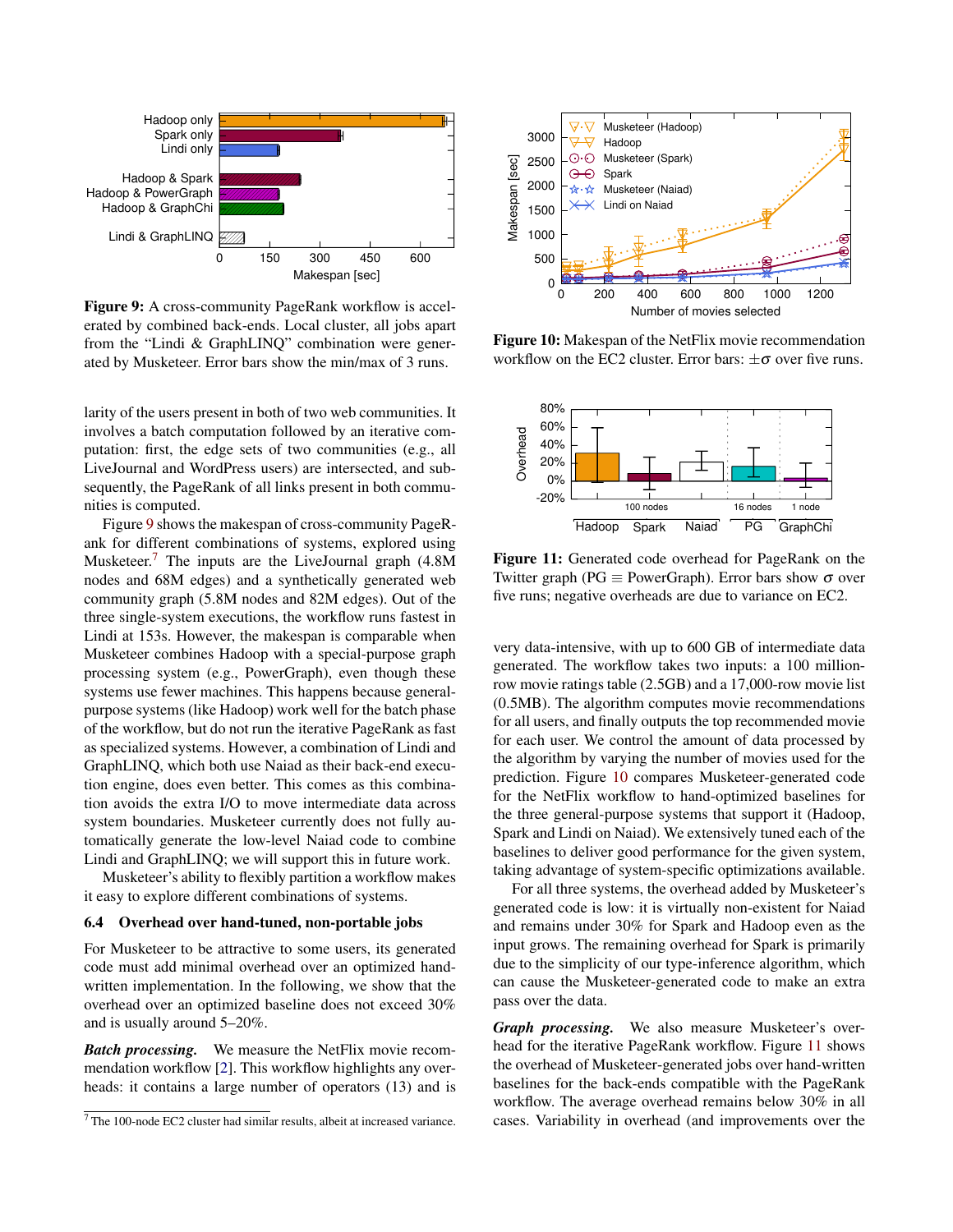<span id="page-11-3"></span>

(a) *top-shopper* workflow run-(b) Hybrid cross-community ning on the EC2 cluster. PageRank on the local cluster.

Figure 12: Operator merging ([§4.3.2\)](#page-5-3) helps bring generated code performance close to hand-written baselines.

baseline) are due to performance variance on EC2. Further optimizations of the code generation are possible. Most such optimizations benefit *all* code Musketeer generates for a particular back-end.

In conclusion, Musketeer generates code that performs nearly as well as hand-written baselines. Combined with the improved portability and the ability to dynamically explore multiple execution engines, we believe that this makes for a compelling case.

#### <span id="page-11-0"></span>6.5 Impact of operator merging and shared scans

One key technique that Musketeer uses to reduce overhead is operator merging ([§4.3.2\)](#page-5-3). We measure its impact on workflow makespan using a simple micro-benchmark: the *top-shopper* workflow. This benchmark finds the largest spenders in a certain geographic region by first filtering a set of purchases by region, then aggregating their values by user ID and finally selecting all users above a threshold. The workflow consists of three operators that can be merged into a single job, and indeed a single scan of the data. Figure [12a](#page-11-3) shows top-shopper's makespan for varying data size with operator merging turned off and on. In Figure [12b,](#page-11-3) we show that cross-community PageRank sees the same benefit.

These results illustrate that the impact of operator merging can be significant: we observe a one-off reduction in makespan of  $\approx$ 25–50s due to avoiding per-job overheads, along with an additional 5–10% linear benefit per 10M users attributable to the use of shared scans.

## <span id="page-11-1"></span>6.6 DAG partitioning runtime

Next, we focus on the DAG partitioning algorithm  $(\S 5)$ . We measure the time it takes the exhaustive search and dynamic heuristic algorithms to partition the operator DAG. Ideally, they should not noticeably affect the total runtime of the workflow.

Figure [13](#page-11-4) compares the runtimes of the two algorithms as the number of operators in a workflow increases. In the experiment, we run subsets of an extended version of the NetFlix workflow with a total of 18 operators. This workload

<span id="page-11-4"></span>

Figure 13: Runtime of Musketeer's DAG partitioning algorithms when considering the first *x* operators of an extended version of the NetFlix workflow (N.B.: log<sub>10</sub>-scale *y*-axis).

<span id="page-11-5"></span>

Figure 14: Makespan overhead of Musketeer's automated choice compared to the best option. Workflow history helps, and our cost function outperforms a simple decision tree.

affords many operator merging opportunities, thus making a good test case for the DAG partitioning algorithms. Up to 13 operators, the exhaustive search runs in under a second, but its runtime grows exponentially beyond 13 operators. While it guarantees that the optimal partitioning subject to the cost function is found, the delay soon becomes impractical. The dynamic programming heuristic, however, runs in under 10ms even at 18 operators and scales gracefully.

#### <span id="page-11-2"></span>6.7 Automated mapping performance

Musketeer can be used to manually map jobs to back-end execution engines, but we believe that the framework choice should be automated. We first investigate the quality of Musketeer's automated mapping decisions ([§5.2\)](#page-7-1) using the workflows discussed so far, and then test its performance on two additional workflows.

We tested Musketeer's automated choices using the six workflows described before in 33 different configurations by varying the input data size. For each decision, we compare (*i*) Musketeer's choice on the first run (with no workflowspecific history), (*ii*) its choice with incrementally acquired partial history, and (*iii*) the choice it makes when it has a full history of the per-operator intermediate data sizes. We also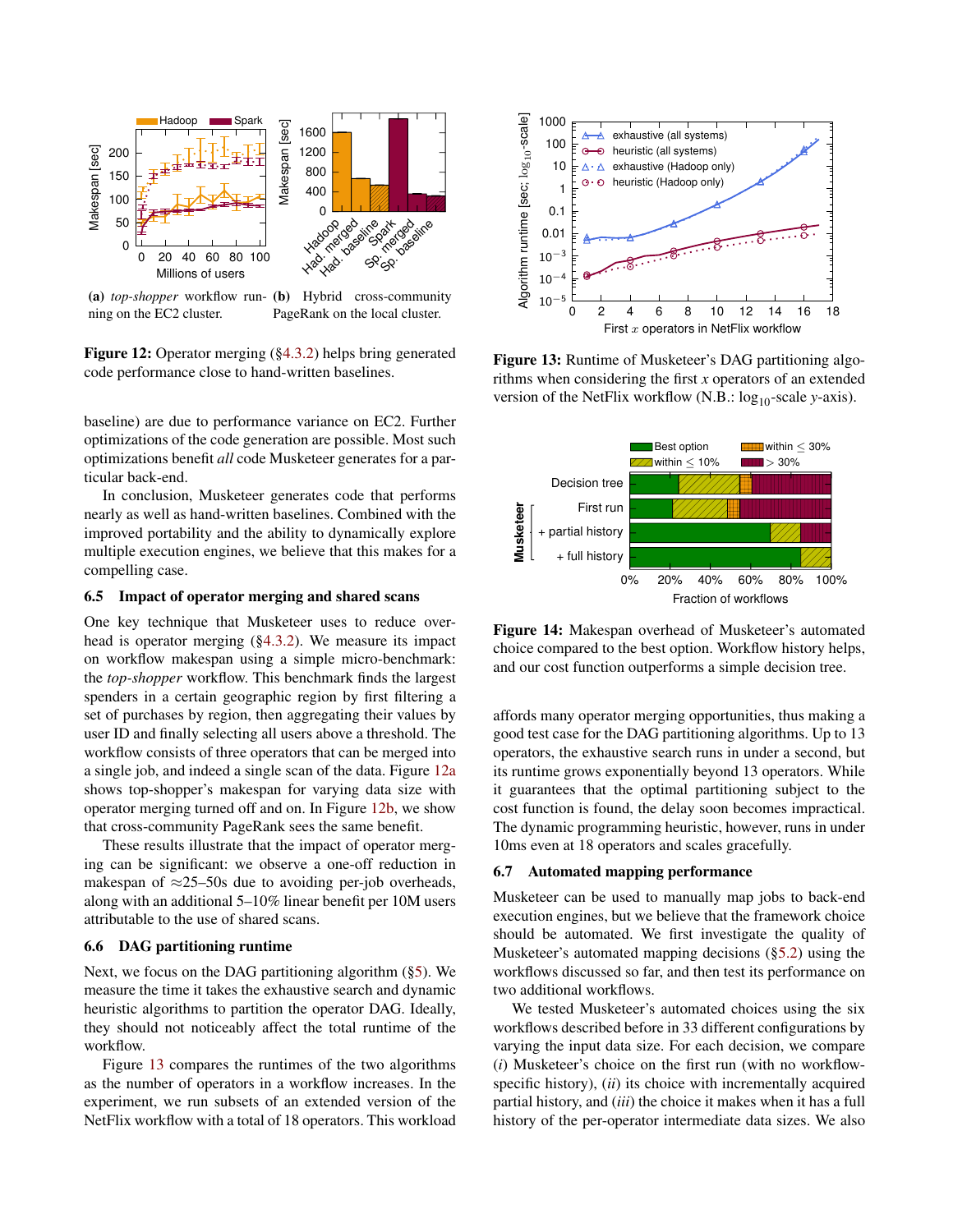<span id="page-12-2"></span>

Figure 15: Makespan of SSSP and *k*-means on the EC2 cluster (5 iterations). A club (♣) indicates Musketeer's choice.

compare the choices to those that emerge from a decision tree that we developed. The decision tree considers different back-ends' features and known characteristics. We consider a choice that achieves a makespan within 10% of the best option to be "good", and one within 30% as "reasonable". Figure [14](#page-11-5) shows the results: without any knowledge, Musketeer chooses good or optimal back-ends in about 50% of the cases. When partial workflow history is available, over 80% of its choices are good ones. If each workflow is initially executed operator-by-operator for profiling, Musketeer always makes good or optimal choices. By contrast, using the decision tree yields many poor choices. This is due to its inflexible decision thresholds and its inability to consider the benefits of operator merging and shared scans.

We also test the automatic mapping on two new workflows: single-source shortest path (SSSP) and *k*-means clustering. SSSP can be expressed in vertex-centric systems, while *k*-means cannot. Figure [15](#page-12-2) shows the workflows' makespan for different back-ends and Musketeer's automated choice. The input for SSSP was the Twitter graph extended with costs, and we used 100M random points for  $k$ -means (100 clusters, two dimensions).<sup>[8](#page-12-3)</sup> Even with our simple proof-of-concept cost function and a small training set, Musketeer in both cases correctly identifies the appropriate back-end (Naiad).

## <span id="page-12-0"></span>7. Practical experience with Musketeer

*System integration complexity.* We found the effort it take to integrate a front-end framework or a back-end execution engine with Musketeer to be reasonable. A graduate student typically takes a few days to add full support for another back-end execution engine. Our experiences with front-end frameworks were similar, although the effort required varies depending on their expressivity. Additional time and careful profiling is required to fully optimize the performance of generated code, but such improvements only need to be made once in order to benefit all Musketeer users.

<span id="page-12-4"></span>

Figure 16: The dynamic heuristic does not return the minimum-cost partitioning for this workflow: it misses the opportunity to merge JOIN with PROJECT.

*Benefit over hand-coded jobs.* To anecdotally compare the performance of Musketeer's generated code to a baseline written by an average programmer, we asked eight CS undergraduate students to implement and optimize the simple JOIN workflow from [§2.1](#page-1-3) for a given input data set using Hadoop. The best student implementation took 608s, compared to the Musketeer-generated job at 223s. While not a rigorous evaluation, we take this as an indication that using Musketeer offers benefit for non-expert programmers.

## <span id="page-12-1"></span>8. Limitations and future work

In the following, we highlight some of the current limitations in Musketeer and how they can be addressed in future work.

*Front-ends ([§4.1\)](#page-3-3).* In the future, we see Musketeer offering better support for user-defined functions in front-ends. Many vertex-centric systems, for example, allow the user to specify arbitrary per-vertex code in Java (Giraph) or C++ (GraphChi). This increases flexibility, but restricts the level of optimization that Musketeer can offer. It either limits its choice to back-ends that can directly execute the userprovided code, or requires use of inefficient foreign-function interfaces. In the future, techniques that perform query synthesis on arbitrary user code [\[9,](#page-14-20) [20\]](#page-14-21) might help here.

*Idiom recognition ([§4.3.1\)](#page-5-1).* As with many idiom recognition techniques, our approach is sound, but not complete. Musketeer may occasionally fail to detect graph workloads, consequently generating less efficient code. For example, a *triangle counting* workflow may encounter this problem: the user may represent it as a workflow that joins the edges twice and then filters out the triangles. In the latter case, Musketeer fails to detect the opportunity of running the computation in a graph-oriented execution engine. A "reverse loop unrolling" heuristic that detects when multiple operators take the same input and produce the same output (or a closure thereof) can partly solve this.

*Dynamic DAG partitioning heuristic ([§5.1.2\)](#page-7-3).* The dynamic programming heuristic returns the optimal *k*-way partitioning of a given linear order. However, it may miss fruitful merging opportunities, since it only explores a single linear ordering of operators. In Figure [16,](#page-12-4) we show an example of a workflow for which the dynamic heuristic

<span id="page-12-3"></span><sup>8</sup> Our *k*-means uses the CROSS JOIN operator, which is inefficient. By replacing it, we could reduce the makespan and address Spark's OOM condition. However, we are only interested in the automated mapping here.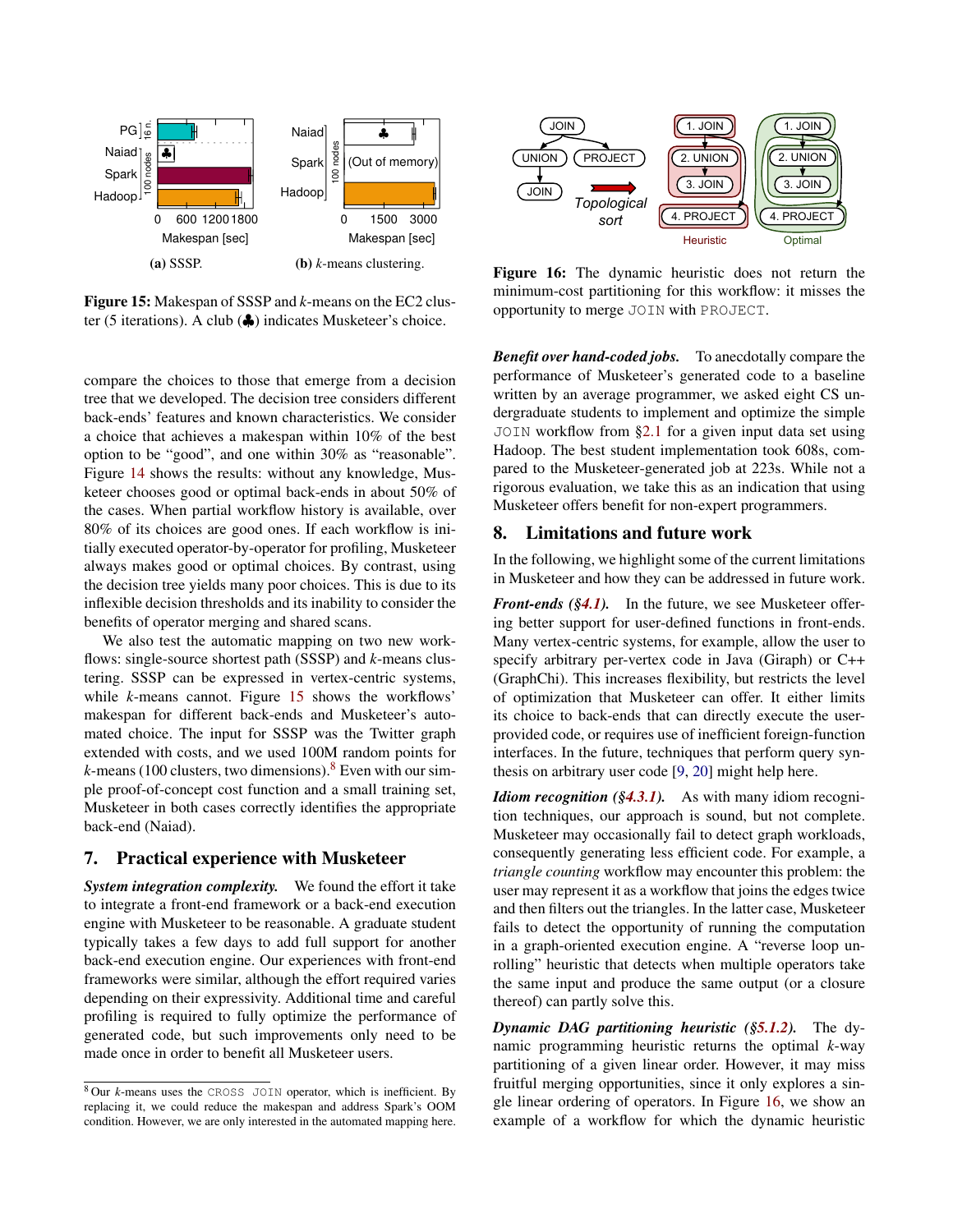<span id="page-13-2"></span>

| Data processing system           | Paradigm          | Environment |                           |                |                | Default sharding<br>W. Wemerich Distributed IIO essing |       |                          | Work wit size to derance<br>Language |
|----------------------------------|-------------------|-------------|---------------------------|----------------|----------------|--------------------------------------------------------|-------|--------------------------|--------------------------------------|
| MapReduce $[10]$ , <b>Hadoop</b> | MapReduce         | cluster     |                           |                |                | user-def.                                              | large |                          | $C++/Java$                           |
| Spark $[43]$                     | transformations   | cluster     |                           |                | —              | uniform                                                | med.  |                          | Scala                                |
| Dryad [19]                       | static data-flow  | cluster     |                           |                | —              | user-def.                                              | large |                          | C#                                   |
| Naiad $[34]$                     | timely data-flow  | cluster     |                           | $(\checkmark)$ | $(\checkmark)$ | user-def.                                              | small | $(\checkmark)$           | C#                                   |
| Pregel [26], Giraph              | vertex-centric    | cluster     | $\overline{\phantom{a}},$ |                |                | uniform,                                               | med.  | $(\checkmark)$           | $C++$                                |
| PowerGraph [14]                  |                   |             |                           |                |                | power-law                                              |       |                          |                                      |
| <b>CIEL</b> [32]                 | dynamic data-flow | cluster     | $(\checkmark)$            |                |                | user-def.                                              | med.  |                          | various                              |
| <b>Serial C code</b>             | none/serial       | machine     |                           |                |                |                                                        | small |                          | C                                    |
| Phoenix [37], <b>Metis</b> [27]  | MapReduce         | machine     |                           |                |                | user-def.                                              | small |                          | $C++$                                |
| GraphChi [24]                    | vertex-centric    | machine     |                           | -              |                |                                                        | short | $\overline{\phantom{0}}$ | $C++$                                |
| $X-Stream [38]$                  | edge-centric      | machine     |                           |                |                |                                                        | med.  |                          | $C++$                                |

Table 3: A selection of contemporary data processing systems with their features and properties. Systems supported by Musketeer are highlighted in **bold**.  $(\checkmark)$  indicates that the system can be extended to support this feature.

does not achieve optimality. In the MapReduce paradigm, it makes sense to run the top JOIN in the same job as the PROJECT, but the linear ordering based on depth-first exploration breaks this merge opportunity. This limitation does not affect general-purpose back-ends (e.g., Naiad and Spark), which are able to merge any sub-region of operators. However, merging opportunities are occasionally be missed for systems with restricted expressivity, such as Hadoop and Metis. A simple solution generates multiple linear orderings and runs the heuristic for each of them.

# <span id="page-13-0"></span>9. Related Work

Musketeer is, to our knowledge, the first "big data" workflow manager that decouples front-ends from back-ends and supports multiple execution engines (Table [3\)](#page-13-2). Nonetheless, there is considerable related work:

*Workflow managers.* Pig [\[35\]](#page-15-1) and Hive [\[40\]](#page-15-0) are widely used workflow managers on top of Hadoop that present a SQL-like interface to the user. Shark [\[41\]](#page-15-4) replaces Hive's physical plan generator to use Spark RDDs and supports fast interactive in-memory queries. SCOPE [\[4\]](#page-14-24) and Tenzing [\[7\]](#page-14-25) make the relationship to SQL more explicit, with Tenzing providing an almost complete SQL implementation on top of MapReduce. The semantics of these tools, however, are heavily influenced by the execution engine to which they compile (e.g., Pig relies on COGROUP clauses to delineate MapReduce jobs).

*Dynamic paradigm choice.* FlumeJava [\[5\]](#page-14-26) defers execution of operations on Java parallel collections until runtime. The implementation of operations is abstracted away from the user and can range from a local iterator to a MapReduce job, depending on data size. QoX [\[39\]](#page-15-10) combines databases and data processing engines by separating logical operations and physical implementation, but, unlike Musketeer, is limited to ETL workflows.

*Automatic system tuning.* A number of efforts have looked at automatically tuning the *configuration* of data processing systems. Starfish [\[17\]](#page-14-27) automatically infers Hadoop configuration variables, while Jockey [\[12\]](#page-14-28) and Quasar [\[11\]](#page-14-29) automatically determine the resources to allocate to a workflow in order to meet its deadline or QoS requirements. Musketeer could be extended to perform these tasks as well [\[16,](#page-14-30) [29\]](#page-14-31).

## <span id="page-13-1"></span>10. Conclusion

Musketeer decouples front-end frameworks from back-end execution engines. As a result, users benefit from increased flexibility: workflows can be written once and mapped to many systems, different systems can be combined within a workflow and existing workflows seamlessly ported to new execution engines. Musketeer enables compelling performance gains and its generated code performs almost as well as unportable, hand-optimized baseline implementations. Musketeer is open-source, and available from:

**<http://www.cl.cam.ac.uk/netos/musketeer/>**

## Acknowledgments

We would like to thank Derek G. Murray, Frank McSherry, John Wilkes, Kim Keeton, Robert N. M. Watson, Jon Crowcroft, Tim Harris and our anonymous reviewers for their valuable feedback. Thanks also go to Anne-Marie Kermarrec, our shepherd. Natacha Crooks and Ionel Gog were partly supported by Google Europe Fellowships; parts of this work were supported by the EPSRC INTERNET Project EP/H040536/1, the Defense Advanced Research Projects Agency (DARPA) and the Air Force Research Laboratory (AFRL), under contract FA8750-11-C-0249. The views, opinions, and/or findings contained in this paper are those of the authors and should not be interpreted as representing the official views or policies, either expressed or implied, of the DARPA or the Department of Defense.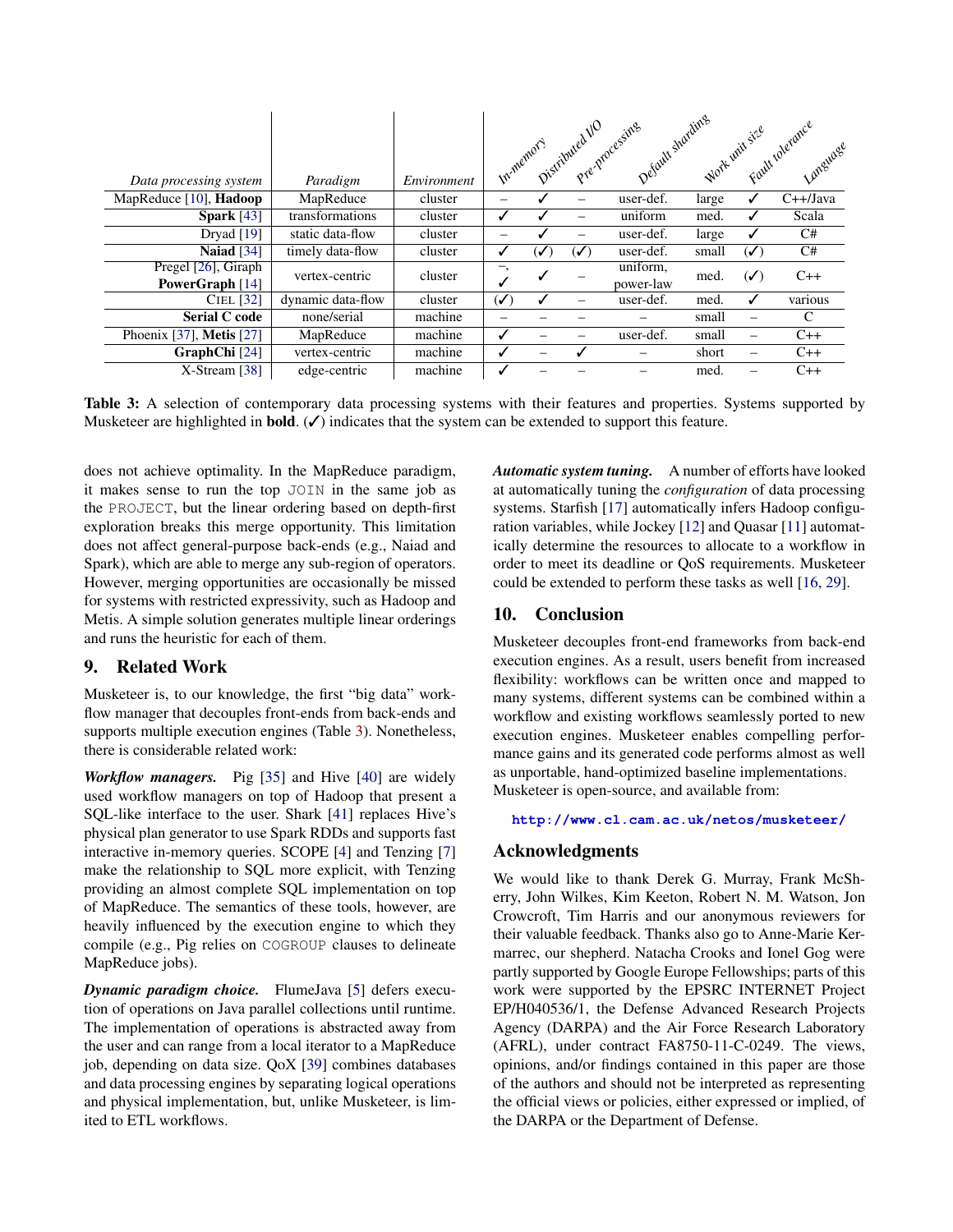## References

- <span id="page-14-15"></span>[1] AGARWAL, S., KANDULA, S., BRUNO, N., WU, M.-C., STOICA, I., AND ZHOU, J. Re-optimizing data-parallel computing. In *Proceedings of NSDI* (2012).
- <span id="page-14-19"></span>[2] BELL, R. M., KOREN, Y., AND VOLINSKY, C. The BellKor solution to the Netflix prize. Tech. rep., AT&T Bell Labs, 2008.
- <span id="page-14-13"></span>[3] BU, Y., BORKAR, V., JIA, J., CAREY, M. J., AND TYSON, C. Pregelix: Big(ger) Graph Analytics on A Dataflow Engine. *Proceedings of the VLDB Endowment 8*, 2 (2015), 161–172.
- <span id="page-14-24"></span>[4] CHAIKEN, R., JENKINS, B., LARSON, P., RAMSEY, B., SHAKIB, D., WEAVER, S., AND ZHOU, J. SCOPE: easy and efficient parallel processing of massive data sets. *Proceedings of the VLDB Endowment 1*, 2 (2008), 1265–1276.
- <span id="page-14-26"></span>[5] CHAMBERS, C., RANIWALA, A., PERRY, F., ADAMS, S., HENRY, R., BRADSHAW, R., AND WEIZENBAUM, N. FlumeJava: easy, efficient data-parallel pipelines. In *ACM SIGPLAN Notices* (2010), vol. 45, pp. 363–375.
- <span id="page-14-14"></span>[6] CHAMBERS, C., RANIWALA, A., PERRY, F., ADAMS, S., HENRY, R. R., BRADSHAW, R., AND WEIZENBAUM, N. FlumeJava: Easy, Efficient Data-parallel Pipelines. In *Proceedings of PLDI* (2010), pp. 363–375.
- <span id="page-14-25"></span>[7] CHATTOPADHYAY, B., LIN, L., LIU, W., MITTAL, S., ARAGONDA, P., LYCHAGINA, V., KWON, Y., AND WONG, M. Tenzing: a SQL implementation on the MapReduce framework. *Proceedings of the VLDB Endowment 4*, 12 (2011), 1318–1327.
- <span id="page-14-2"></span>[8] CHEN, Y., ALSPAUGH, S., AND KATZ, R. Interactive analytical processing in big data systems: a cross-industry study of MapReduce workloads. *Proceedings of the VLDB Endowment 5*, 12 (2012), 1802–1813.
- <span id="page-14-20"></span>[9] CHEUNG, A., SOLAR-LEZAMA, A., AND MADDEN, S. Optimizing Database-backed Applications with Query Synthesis. In *Proceedings of PLDI* (2013), pp. 3–14.
- <span id="page-14-7"></span>[10] DEAN, J., AND GHEMAWAT, S. MapReduce: a flexible data processing tool. *Communications of the ACM 53*, 1 (2010), 72–77.
- <span id="page-14-29"></span>[11] DELIMITROU, C., AND KOZYRAKIS, C. Quasar: Resourceefficient and QoS-aware Cluster Management. In *Proceedings of ASPLOS* (2014), pp. 127–144.
- <span id="page-14-28"></span>[12] FERGUSON, A. D., BODIK, P., KANDULA, S., BOUTIN, E., AND FONSECA, R. Jockey: guaranteed job latency in data parallel clusters. In *Proceedings of EuroSys* (2012), pp. 99– 112.
- <span id="page-14-18"></span>[13] GAREY, M. R., JOHNSON, D. S., AND STOCKMEYER, L. Some simplified NP-complete graph problems. *Theoretical Computer Science 1*, 3 (1976), 237–267.
- <span id="page-14-11"></span>[14] GONZALEZ, J., LOW, Y., GU, H., BICKSON, D., AND GUESTRIN, C. PowerGraph: Distributed graph-parallel computation on natural graphs. In *Proceedings of OSDI* (2012).
- <span id="page-14-0"></span>[15] GONZALEZ, J. E., XIN, R. S., DAVE, A., CRANKSHAW, D., FRANKLIN, M. J., AND STOICA, I. GraphX: Graph Processing in a Distributed Dataflow Framework. In *Proceedings of OSDI* (2014), pp. 599–613.
- <span id="page-14-30"></span>[16] HERODOTOU, H., AND BABU, S. Profiling, what-if analysis, and cost-based optimization of MapReduce programs. *Proceedings of the VLDB Endowment 4*, 11 (2011), 1111–1122.
- <span id="page-14-27"></span>[17] HERODOTOU, H., LIM, H., LUO, G., BORISOV, N., DONG, L., CETIN, F. B., AND BABU, S. Starfish: A Self-tuning System for Big Data Analytics. In *Proceedings of CIDR* (2011), pp. 261–272.
- <span id="page-14-9"></span>[18] HONG, S., CHAFI, H., SEDLAR, E., AND OLUKOTUN, K. Green-Marl: a DSL for easy and efficient graph analysis. In *Proceedings of ASPLOS* (2012), pp. 349–362.
- <span id="page-14-3"></span>[19] ISARD, M., BUDIU, M., YU, Y., BIRRELL, A., AND FET-TERLY, D. Dryad: Distributed data-parallel programs from sequential building blocks. In *Proceedings of EuroSys* (2007), pp. 59–72.
- <span id="page-14-21"></span>[20] IU, M.-Y., AND ZWAENEPOEL, W. HadoopToSQL: A MapReduce Query Optimizer. In *Proceedings of EuroSys* (2010), pp. 251–264.
- <span id="page-14-6"></span>[21] KE, Q., ISARD, M., AND YU, Y. Optimus: a dynamic rewriting framework for data-parallel execution plans. In *Proceedings of EuroSys* (2013), pp. 15–28.
- <span id="page-14-17"></span>[22] KERNIGHAN, B. W., AND LIN, S. An efficient heuristic procedure for partitioning graphs. *Bell System Technical Journal 49*, 2 (1970), 291–307.
- <span id="page-14-12"></span>[23] KHAYYAT, Z., AWARA, K., ALONAZI, A., JAMJOOM, H., WILLIAMS, D., AND KALNIS, P. Mizan: a system for dynamic load balancing in large-scale graph processing. In *Proceedings of EuroSys* (2013), pp. 169–182.
- <span id="page-14-23"></span>[24] KYROLA, A., BLELLOCH, G., AND GUESTRIN, C. GraphChi: Large-scale Graph Computation on Just a PC. In *Proceedings of OSDI* (2012), pp. 31–46.
- <span id="page-14-16"></span>[25] LATTNER, C., AND ADVE, V. LLVM: A Compilation Framework for Lifelong Program Analysis & Transformation. In *Proceedings of CGO* (Mar 2004).
- <span id="page-14-8"></span>[26] MALEWICZ, G., AUSTERN, M., BIK, A., DEHNERT, J., HORN, I., LEISER, N., AND CZAJKOWSKI, G. Pregel: a system for large-scale graph processing. In *Proceedings of SIGMOD* (2010), pp. 135–146.
- <span id="page-14-22"></span>[27] MAO, Y., MORRIS, R., AND KAASHOEK, F. Optimizing MapReduce for multicore architectures. Tech. Rep. MIT-CSAIL-TR-2010-020, MIT Computer Science and Artificial Intelligence Laboratory, May 2010.
- <span id="page-14-10"></span>[28] MCSHERRY, F. GraphLINQ: A graph library for Naiad, May 2014. Big Data at SVC blog, <http://goo.gl/Q0F9gw>; accessed 03/10/2014.
- <span id="page-14-31"></span>[29] MORTON, K., BALAZINSKA, M., AND GROSSMAN, D. ParaTimer: a progress indicator for MapReduce DAGs. In *Proceedings of SIGMOD* (2010), pp. 507–518.
- <span id="page-14-5"></span>[30] MÜLLER, S. C., ALONSO, G., AMARA, A., AND CSIL-LAGHY, A. Pydron: Semi-Automatic Parallelization for Multi-Core and the Cloud. In *Proceedings of OSDI* (2014), pp. 645–659.
- <span id="page-14-1"></span>[31] MURRAY, D. Building new frameworks on Naiad, Apr. 2014. Big Data at SVC blog, <http://goo.gl/qqvAQv>; accessed 03/10/2014.
- <span id="page-14-4"></span>[32] MURRAY, D., SCHWARZKOPF, M., SMOWTON, C., SMITH, S., MADHAVAPEDDY, A., AND HAND, S. CIEL: a universal